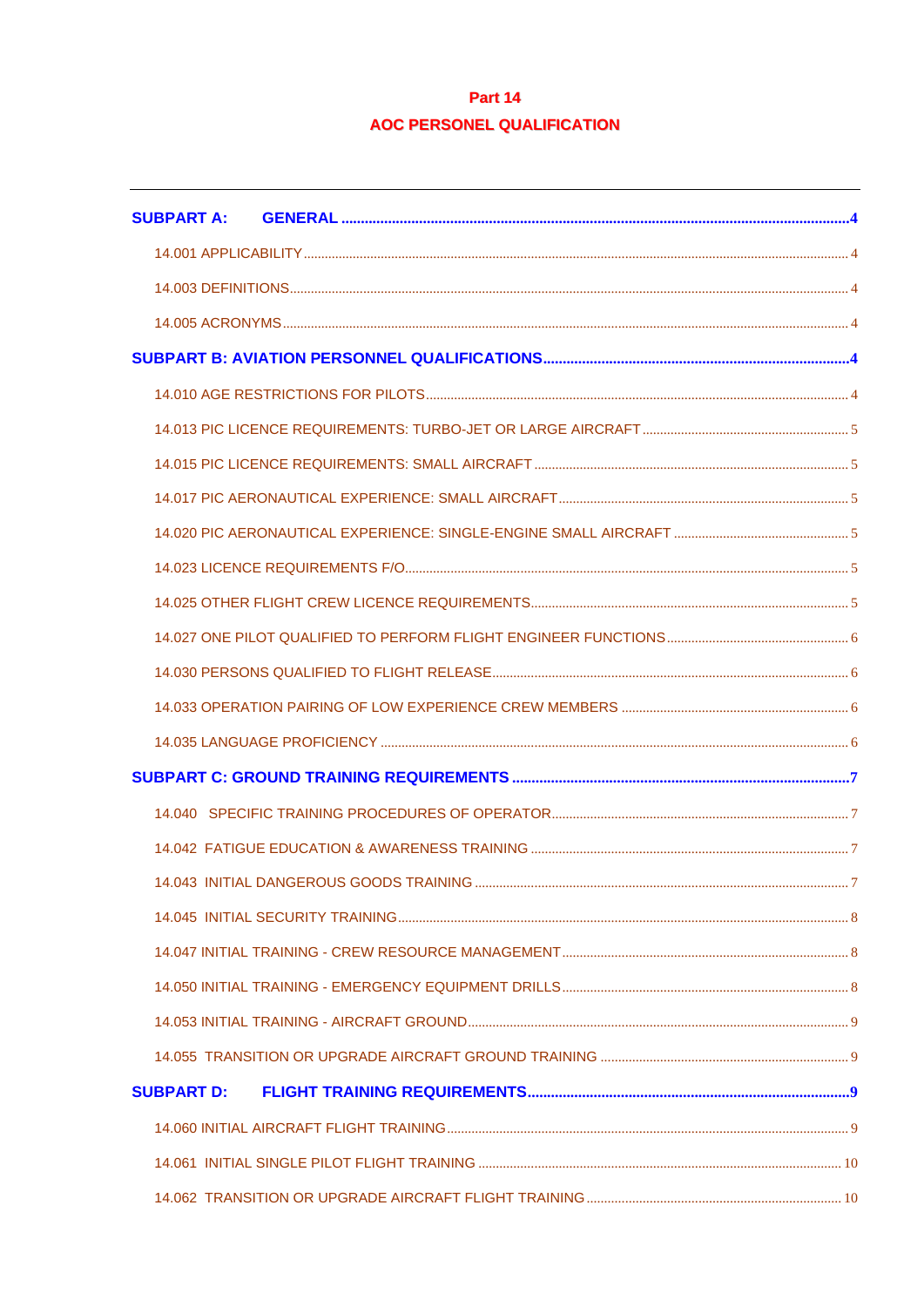| <b>SUBPART E:</b> |                                                                         |  |
|-------------------|-------------------------------------------------------------------------|--|
|                   |                                                                         |  |
|                   |                                                                         |  |
|                   |                                                                         |  |
|                   |                                                                         |  |
| <b>SUBPART F:</b> |                                                                         |  |
|                   |                                                                         |  |
|                   |                                                                         |  |
|                   |                                                                         |  |
|                   |                                                                         |  |
|                   |                                                                         |  |
|                   |                                                                         |  |
|                   |                                                                         |  |
|                   |                                                                         |  |
|                   | 14.107 PIC QUALIFICATION DESIGNATED SPECIAL AERODROMES AND HELIPORTS 15 |  |
|                   |                                                                         |  |
|                   |                                                                         |  |
|                   |                                                                         |  |
|                   |                                                                         |  |
|                   |                                                                         |  |
|                   |                                                                         |  |
|                   |                                                                         |  |
| <b>SUBPART I:</b> |                                                                         |  |
|                   |                                                                         |  |
|                   |                                                                         |  |
|                   |                                                                         |  |
|                   |                                                                         |  |
|                   |                                                                         |  |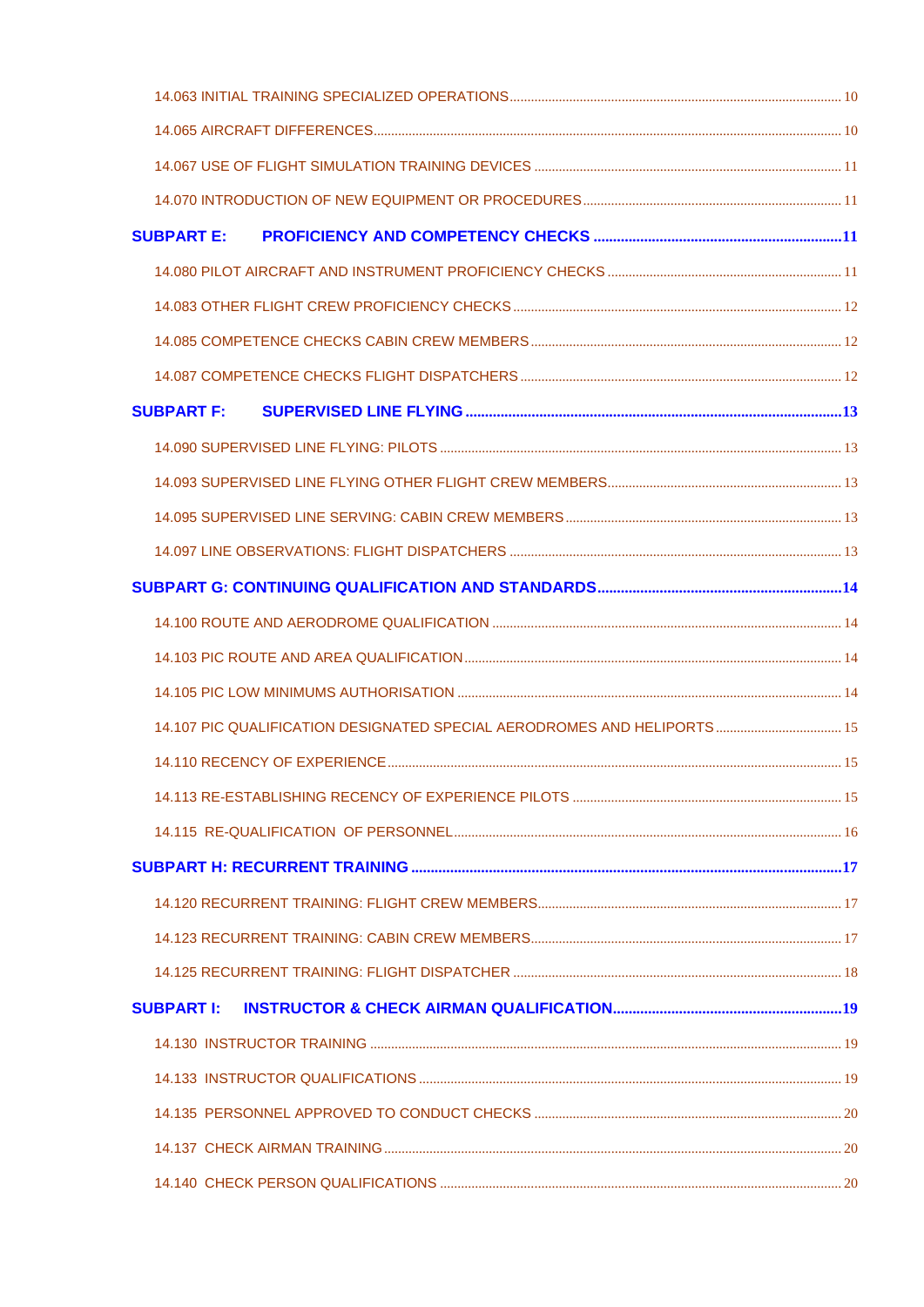| 14.169 REGULATION ON MANAGEMENT OF HIGH QUALIFIED AVIATION EMPLOYEE  23           |  |
|-----------------------------------------------------------------------------------|--|
|                                                                                   |  |
| APPENDIX 1 TO 14.033; PAIRING OF LOW EXPERIENCE FLIGHT CREW MEMBERS IN COMMERCIAL |  |
|                                                                                   |  |
|                                                                                   |  |
| APPENDIX 1 TO 14.085: CONTENTS OF CABIN CREW MEMBER COMPETENCY CHECK 25           |  |
| APPENDIX 1 TO 14.087: CONTENTS OF FLIGHT DISPATCHER COMPETENCY CHECK 25           |  |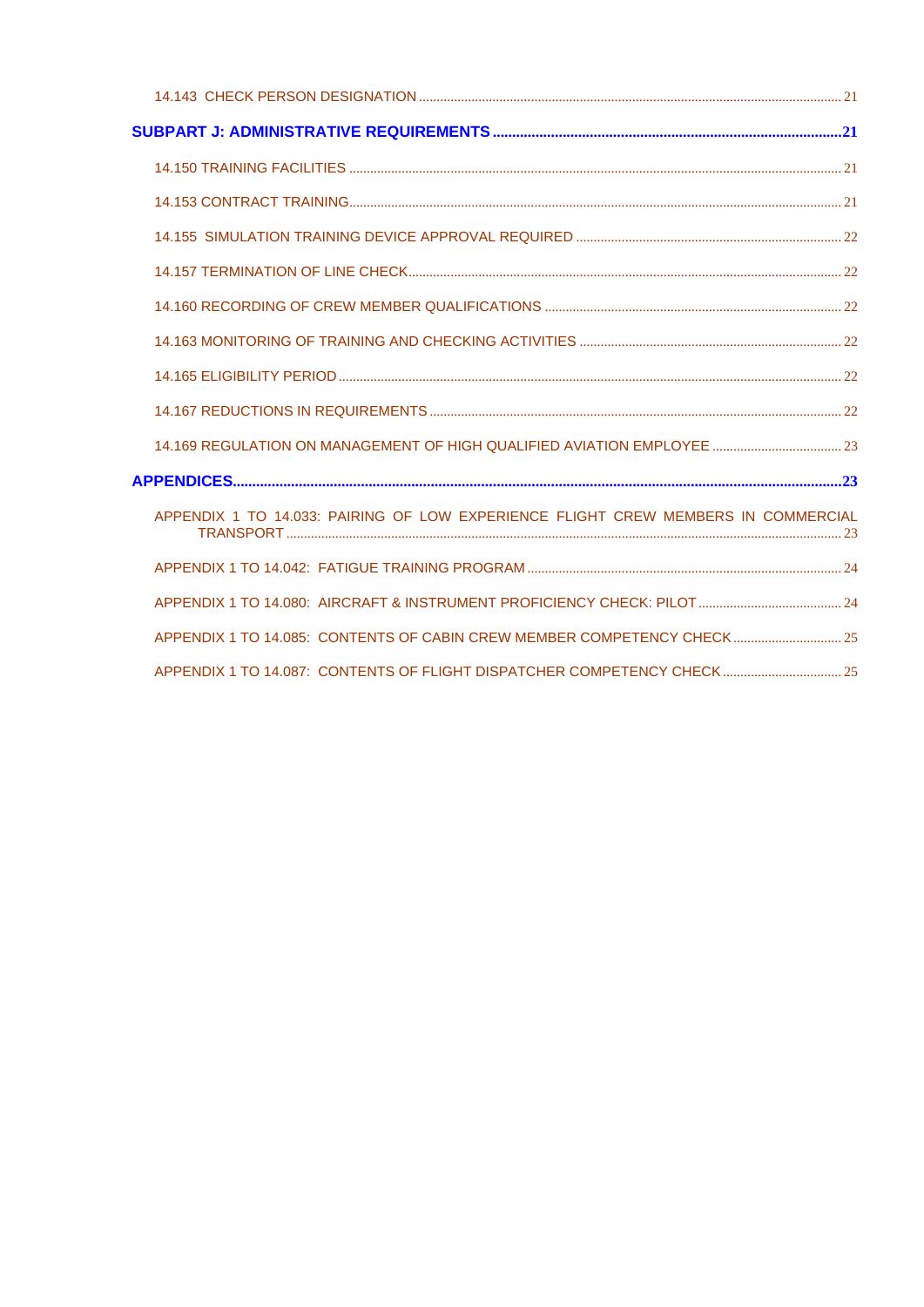# <span id="page-3-0"></span>**SUBPART A: GENERAL**

#### <span id="page-3-1"></span>**14.001 APPLICABILITY**

- (a) This Part prescribes the minimum requirements of Vietnam for qualification and currency of operations personnel to be able to serve in commercial air transport or to be used by the holder of an Air Operator Certificate issued by the CAAV.
- (b) This Part is applicable to the persons and entities engaged in commercial air transport operations and general aviation for the commercial purpose.

#### <span id="page-3-2"></span>**14.003 DEFINITIONS**

(a) The following definitions shall apply in this part:

*Note: Additional aviation-related terms are defined in Part 1.*

- (1) Check airman (aircraft): A person who is designated by the CAAV, to conduct an evaluation in an aircraft, in a flight simulator, or in a flight training device for a particular type aircraft.
- (2) Check airman (simulator): A person who is designated by the CAAV to conduct an evaluation, but only in a flight simulator or in a flight training device for a particular type aircraft.
- (3) <sup>1</sup>High qualified employee includes: flight crew, technical and maintenance staff who has CRS Cat B or above, flight operations officer, flight dispatcher.

#### <span id="page-3-3"></span>**14.005 ACRONYMS**

- (a) The following acronyms are used in this part:
	- (1) AOC Air Operator Certificate;
	- (2) CRM Crew Resource Management;
	- (3) FE Flight Engineer;
	- (4) IMC Instrument Meteorological Conditions;
	- (5) LVTO Low Visibility Take Off;
	- (6) RVR- Runway Visibility Range;
	- (7) PIC Pilot In Command;
	- (8)  $2F/O First officer$ ;
	- (9) VMC Visual Meteorological Conditionst;
	- (10) CPL Commercial pilot license;
	- (11) ATPL Air transportation pilot license;

### <span id="page-3-4"></span>**SUBPART B: AVIATION PERSONNEL QUALIFICATIONS**

#### <span id="page-3-5"></span>**14.010 AGE RESTRICTIONS FOR PILOTS<sup>3</sup>**

- (a) No AOC holder may use a person as a PIC or Co-pilot of an aircraft with a gross takeoff weight of more than 5700 kg engaged in commercial air transport operations if the license holder has attained their 65th birthday for male and 60th for female.
- (b) No person my serve as a PIC or Co-pilot of an aircraft with a gross takeoff weight of more than 5700 kg engaged in commercial air transport operations if that person has attained their  $65<sub>th</sub>$ birthday for male and 60th for female.
- (c) The pilot whose age from 60 to 65 for male pilot and 55 to 60 for female pilot engaged in commercial air transport operations shall flight with another member whose age is less than 60 for male pilot and less than 55 for female pilot.
- 1 This content is revised according to Item 1, Appendix X to Circular 21/2017/TT-BGTVT dated 30 June 2017
- 2 This content is revised according to Item 2, Appendix XII to Circular 03/2016/TT-BGTVT dated 31 March 2016.
- 3 This content is revised according to Item 3, Appendix XII to Circular 03/2016/TT-BGTVT dated 31 March 2016.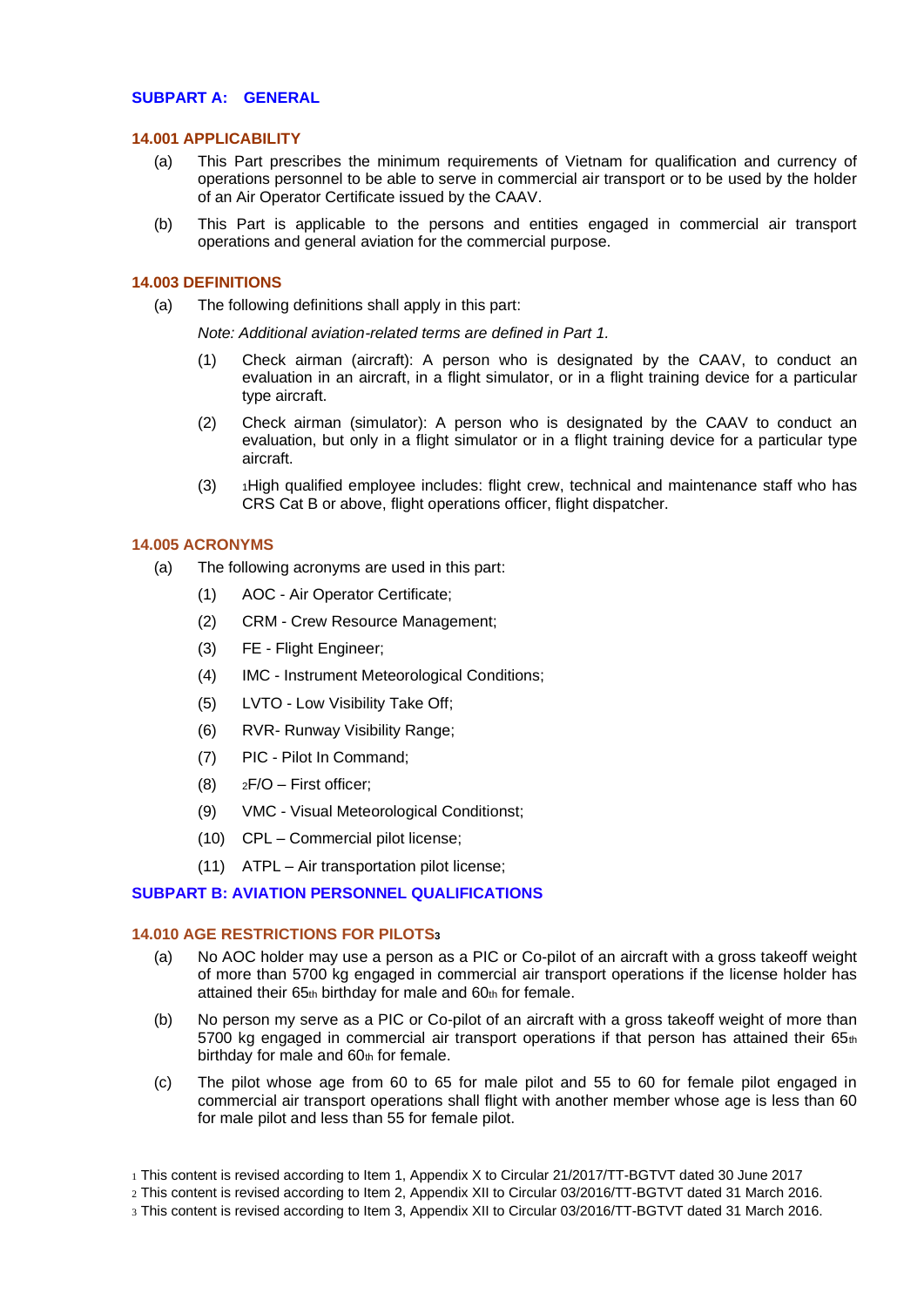- (d) When the AOC holder uses a pilot more than 60 years old for male pilot and 55 years old for female pilot in commercial air transport, the AOC holder shall:
	- (1) Establish a recruitment committee to assess that pilot meets all requirements in Appendix 1 of Chicago convention.
	- (2) Require that pilo to maintain their health to meet applicable medical requirements.

# <span id="page-4-0"></span>**14.013 PIC LICENCE REQUIREMENTS: TURBO-JET OR LARGE AIRCRAFT**

(a) No pilot may act as PIC of a turbo-jet or large aircraft in commercial air transportation operations unless he or she holds an ATPL licence and a type rating for that aircraft.

#### <span id="page-4-1"></span>**14.015 PIC LICENCE REQUIREMENTS: SMALL AIRCRAFT**

- (a) No pilot may act as PIC of a small helicopter or small propeller-driven aeroplane in commercial air transport during:
	- (1) IFR operations unless he or she holds a commercial pilot licence with appropriate category and class ratings for the aircraft operated, and an instrument rating, or
	- (2) Day VFR operations unless he or she holds a commercial pilot licence with appropriate category and class ratings for the aircraft operated and an instrument rating.

### <span id="page-4-2"></span>**14.017 PIC AERONAUTICAL EXPERIENCE: SMALL AIRCRAFT**

- (a) No pilot may act as PIC of a small aircraft in commercial air transport during:
	- (1) IFR-IMC operations across international borders unless he or she meets the minimum aeronautical experience requirements necessary to qualify for the ATP licence;
	- (2) IFR-IMC operations domestic within Vietnam unless he or she has logged a minimum of 500 hours as a pilot, including at least 100 hours in IFR operations.
	- (3) VMC operations across international borders unless he or she has logged a minimum of 500 hours of time as a pilot, including at least 100 hours of cross-country flight time including 25 hours of which were at night.
	- (4) VMC day-only operations within Vietnam unless he or she has logged a minimum of 250 hours as a pilot, including at least 100 hours of cross-country flight time.

# <span id="page-4-3"></span>**14.020 PIC AERONAUTICAL EXPERIENCE: SINGLE-ENGINE SMALL AIRCRAFT**

- (a) No pilot may act as PIC of a single-engine small helicopters and propeller-driven aeroplanes in commercial air transport unless he has accumulated 50 hours on the class of aircraft, and:
	- (1) <sup>4</sup>For VMC night operations, 15 hours of flight time at night in the single pilot role in the aircraft class, including at least 3 takeoff and landings in the preceding 90 days.
	- (2) <sup>5</sup>For IFR operations, 25 hours of IFR flight time in the single pilot role in the aircraft class, including, within the preceding 90 days at least 5 IFR flights and 3 instrument approaches, or an IFR instrument approach check carried out on such an aircraft.

### <span id="page-4-4"></span>**14.023 LICENCE REQUIREMENTS F/O<sup>6</sup>**

- (a) No pilot may act as F/O of an aircraft in commercial air transport operations unless he or she holds at least:
	- (1) CPL commercial pilot licence with appropriate category and class ratings for the aircraft operated; and;
	- (2) An instrument rating.

# <span id="page-4-5"></span>**14.025 OTHER FLIGHT CREW LICENCE REQUIREMENTS**

- (a) No person may act as the flight engineer of an aircraft unless he or she holds a flight engineer licence with the appropriate class rating.
- 4 This content is revised according to Item 4, Appendix XII to Circular 03/2016/TT-BGTVT dated 31 March 2016.
- 5 This content is revised according to Item 4, Appendix XII to Circular 03/2016/TT-BGTVT dated 31 March 2016.
- 6 This content is revised according to Item 5, Appendix XII to Circular 03/2016/TT-BGTVT dated 31 March 2016.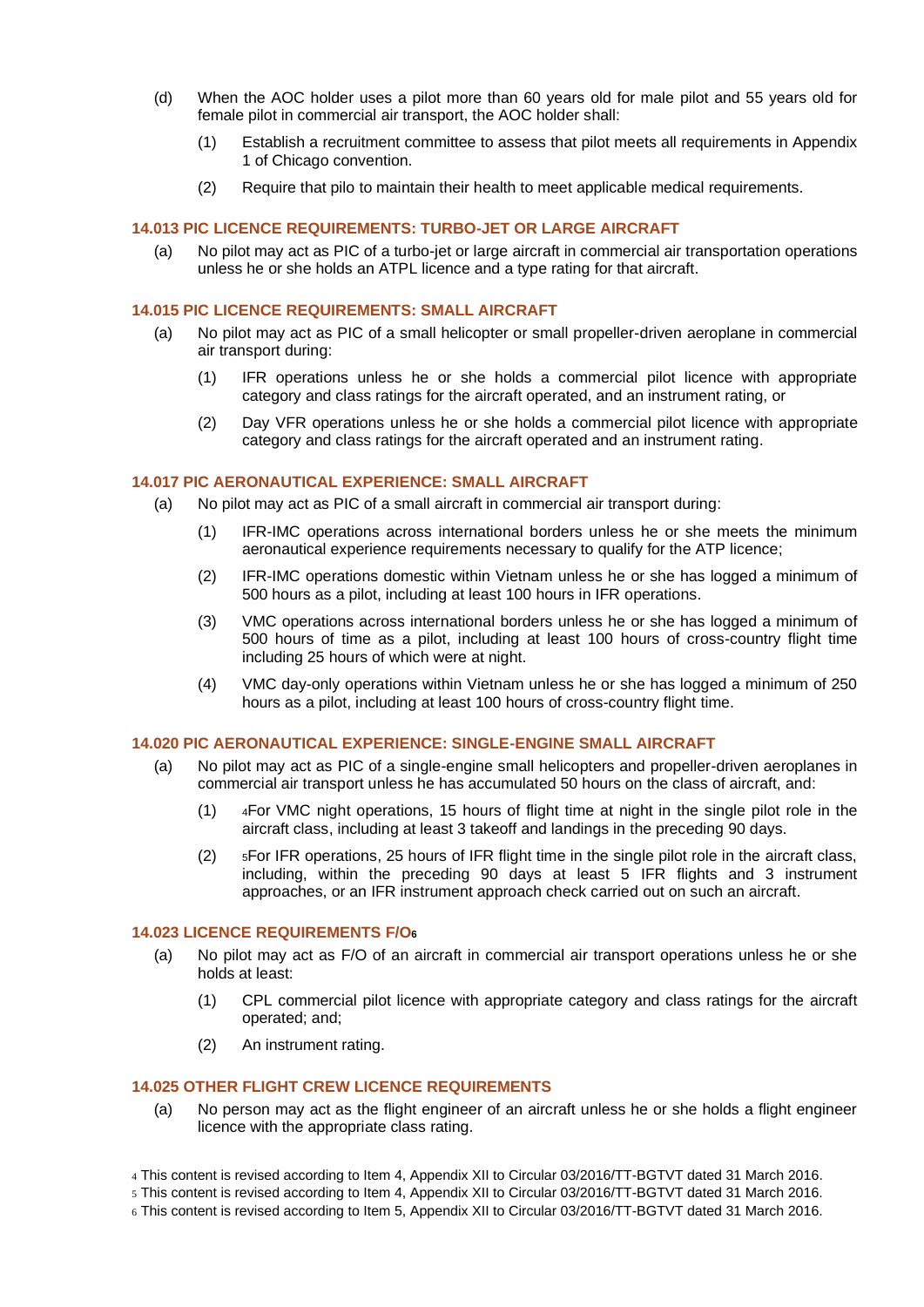(b) No person may act as the flight navigator of an aircraft unless he or she holds a flight navigator licence.

# <span id="page-5-0"></span>**14.027 ONE PILOT QUALIFIED TO PERFORM FLIGHT ENGINEER FUNCTIONS**

(a) On all flights, the AOC holder shall ensure there is assigned at least one other flight crew member qualified to perform the FE duties in the event the FE becomes incapacitated.

# <span id="page-5-1"></span>**14.030 PERSONS QUALIFIED TO FLIGHT RELEASE**

- (a) No person may issue a flight release for a scheduled passenger-carrying commercial air transport operation in aircraft of more than 20 passengers unless that person:
	- (1) Holds an flight dispatcher licence or an ATPL;
	- (2) Is currently qualified with the AOC holder in accordance with this Part for the operation and type of aircraft used.
- (b) No person, other than the PIC, may issue a flight release for any other commercial air transport operation unless that person:
	- (1) Holds an ATPL rating;
	- (2) Is currently qualified with the AOC holder in accordance with this Part for the operation and type of aircraft used.

### <span id="page-5-2"></span>**14.033 OPERATION PAIRING OF LOW EXPERIENCE CREW MEMBERS**

- (a) <sup>7</sup>If the F/O has fewer than 50 hours of flight time in an aircraft with passenger configuration for more than 19 passengers and on a large aircraft of more than 5700kg and the PIC is not an appropriately qualified check airman then all takeoffs and landings and in situations designated as critical must be conducted by PIC.
- (b) The CAAV may, upon application by the AOC holder, authorize deviations from the requirements of this paragraph (a) by an amendment to the operations specifications of AOC holder.

*Note: See Appendix 1 of 14.033 for information about the period of the CAAV identified as critical and the case of CAAV may waive the requirements of paragraph (a) of this.*

### <span id="page-5-3"></span>**14.035 LANGUAGE PROFICIENCY**

- (a) The AOC holder shall be evaluate all pilots and flight navigators the ability to speak and understand the language used for radiotelephony communications required to use the radio telephone aboard an aircraft in flight operations.
	- (1) This evaluation will be accomplished before initial assignment to duty and at intervals specified in paragraph (b);
	- (2) The language proficiency requirements of Part 7 will be used to accomplish this evaluation;
	- (3) The language evaluated for international flight operations shall be English;
	- (4) The results of this evaluation will be recorded.
- (b) Those persons demonstrating proficiency below the Expert Level (Level 6) shall be formally evaluated at least once every:
	- (1) 3 calendar years for Level 4 (OL);
	- (2) 6 calendar years for Level 5 (EL).
- (c) Pilots assigned to flight crews will be evaluated to ensure that they can communicate together at the Extended Level 4 in a common language for operation of the aircraft.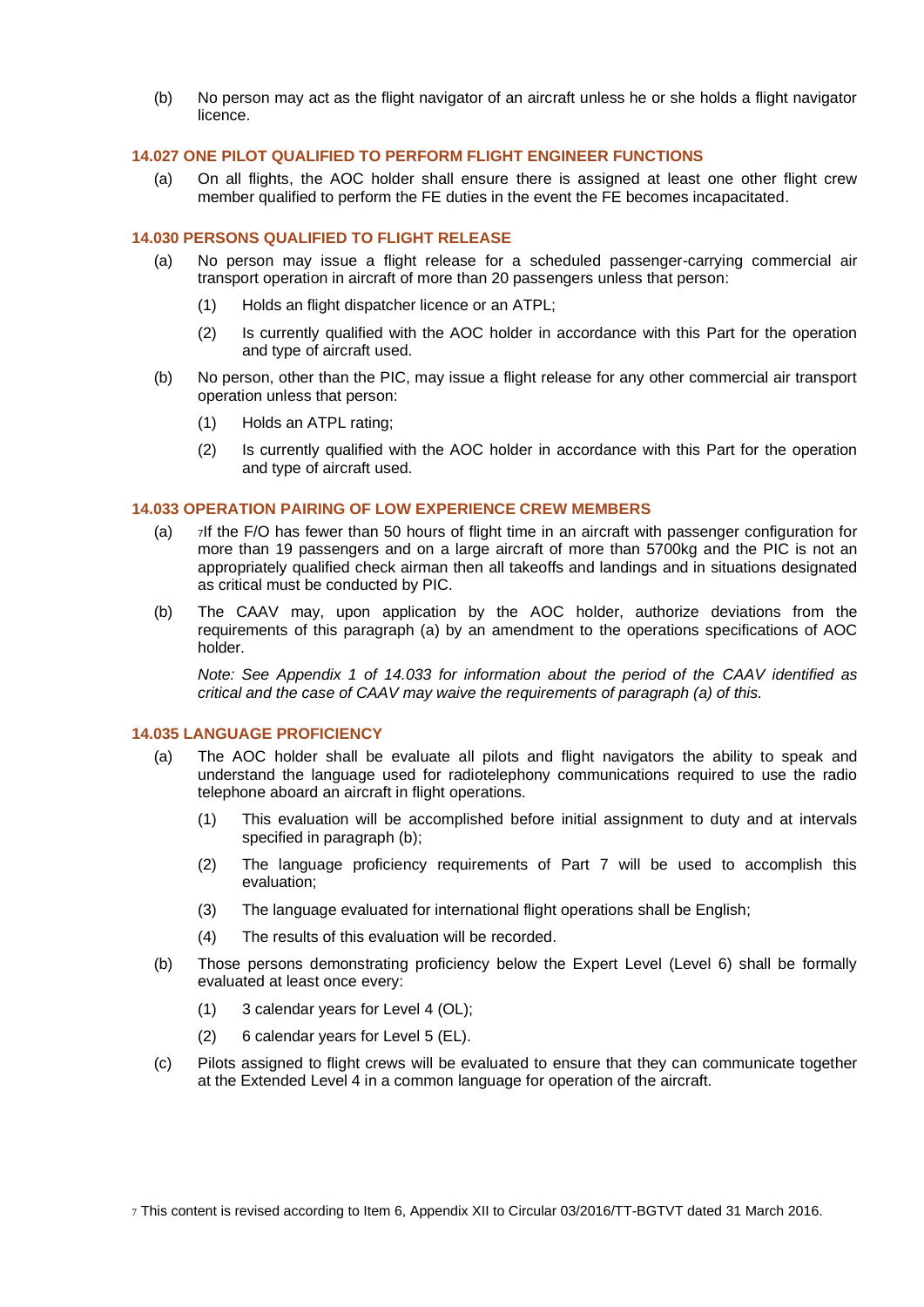# <span id="page-6-0"></span>**SUBPART C: GROUND TRAINING REQUIREMENTS**

#### <span id="page-6-1"></span>**14.040 SPECIFIC TRAINING PROCEDURES OF OPERATOR**

- (a) No person may serve nor may any person use a person as a crew member or flight dispatcher unless that person has completed the operator-specific procedures indoctrination curriculum approved by the CAAV, which shall include a complete review of operations manual procedures pertinent to the crew member or flight dispatcher's duties.
- (b) <sup>8</sup>This training shall include:
	- (1) Ensuring that all employees when abroad know that they must comply with the laws, regulations and procedures of those States in which operations are conducted.
	- (2) Ensuring that all pilots are familiar with the laws, regulations and procedures, pertinent to the performance of their duties, prescribed for the areas to be traversed, the aerodromes to be used and the air navigation facilities relating thereto.
	- (3) Ensuring that other members of the flight crew are familiar with such of these laws, regulations and procedures as are pertinent to the performance of their respective duties in the operation of the aircraft.
- $(c)$  9The operator shall ensure that each crew member is required to demonstrate during training that he/she is aware the contents of the Operations Manual and the key policies and procedures appropriate to their technical speciality.

### <span id="page-6-2"></span>**14.042 FATIGUE EDUCATION & AWARENESS TRAINING<sup>10</sup>**

- (a) No person may serve nor may any person use a person as a crew member or flight dispatcher or other employees responsible for administering crew scheduling, unless that person has completed the operator- specific fatigue education and awareness training approved by the CAAV.
- (b) This training program must provide annual fatigue education and awareness training to all crew members, dispatchers, individuals directly involved in the scheduling of flight crew members, individuals directly involved in operational control, and any employee providing direct management oversight of those areas.
- (c) Refer to Appendix 1 to 14.042 for the requirements of fatigue training program.

### <span id="page-6-3"></span>**14.043 INITIAL DANGEROUS GOODS TRAINING**

- (a) No person may serve nor may any person use a person as a crew member unless he or she has completed the appropriate initial dangerous goods curriculum approved by the CAAV.
- (b) <sup>11</sup>The dangerous goods training curriculum shall conform to that specified in the most current revision of the ICAO Technical Instructions for the assigned position and duties.
- $(c)$  12The operator shall ensure that each crew member is required to demonstrate (appropriate to their technical speciality) during training that he/she is aware of the types of dangerous goods which may, and may not, be carried in the:
	- (1) Cargo compartments;
	- (2) Cockpit; and
	- (3) Passenger cabin.

8 This content is revised according to Item 7, Appendix XII to Circular 03/2016/TT-BGTVT dated 31 March 2016. 9 This content is revised according to Item 7, Appendix XII to Circular 03/2016/TT-BGTVT dated 31 March 2016.

10 This content is revised according to Item 2, Appendix X to Circular 21/2017/TT-BGTVT dated 30 June 2017

<sup>11</sup> This content is revised according to Item 9, Appendix XII to Circular 03/2016/TT-BGTVT dated 31 March 2016.

<sup>12</sup> This content is revised according to Item 9, Appendix XII to Circular 03/2016/TT-BGTVT dated 31 March 2016.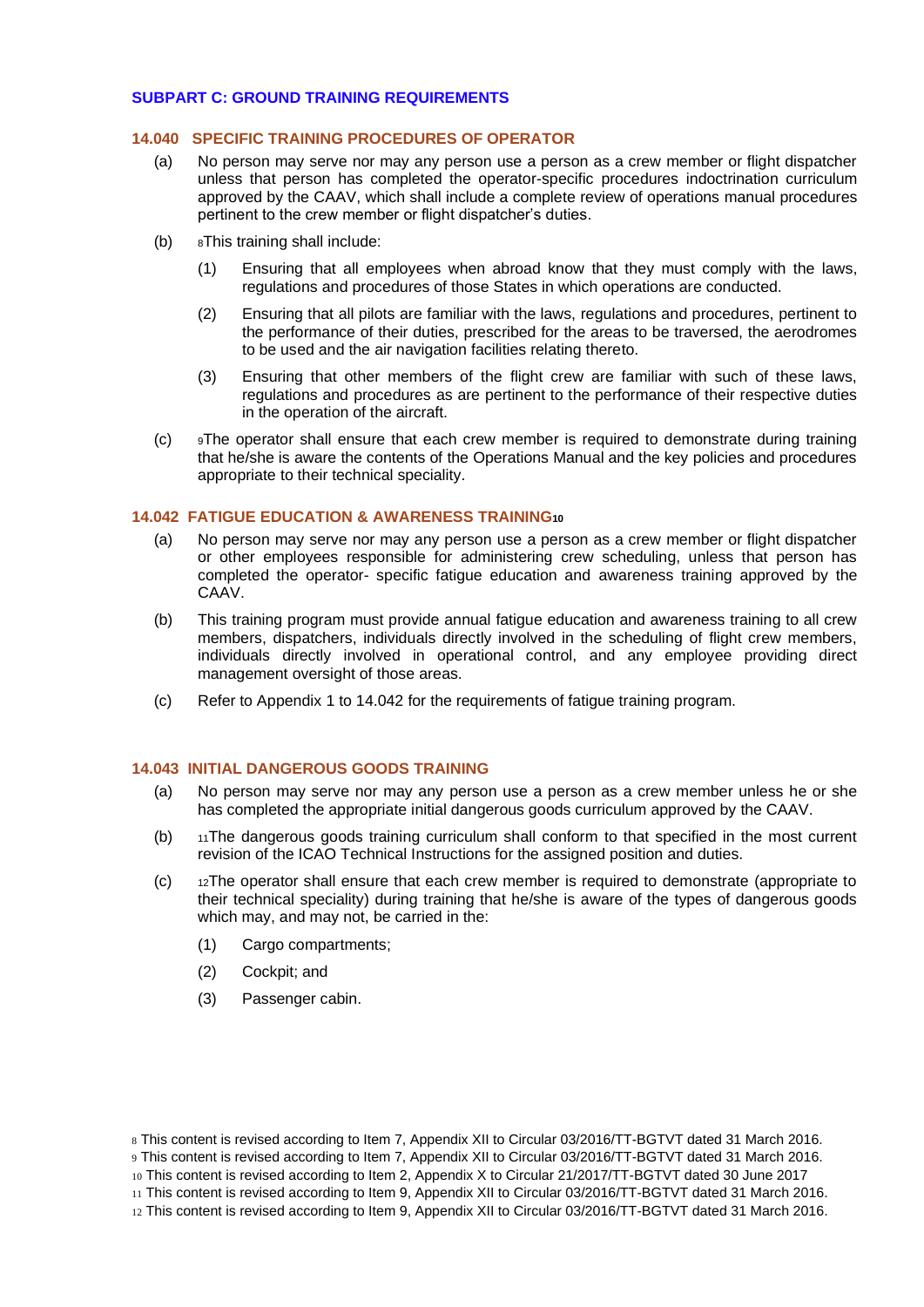### <span id="page-7-0"></span>**14.045 INITIAL SECURITY TRAINING<sup>13</sup>**

- (a) No person may serve nor may any person use a person as a crew member unless he or she has completed the initial security curriculum approved by the CAAV.
- (b) The approved security program curriculum shall ensure that the crew members act in the most appropriate manner to minimize the consequences of acts of unlawful inference and shall include the following elements:
	- (1) Determination of the seriousness of any occurrence;
	- (2) Crew communication and coordination;
	- (3) Appropriate self-defence responses;
	- (4) Use of non-lethal protective devices assigned to crew members whose use is authorized by the CAAV;
	- (5) Understanding of behaviour of terrorists so as to facilitate the ability of crew members to cope with hijacker behaviour and passenger responses;
	- (6) Live situational training exercises regarding various threat conditions;
	- (7) Flight deck procedures to protect the aeroplane; and
	- (8) Aeroplane search procedures and guidance on least-risk bomb locations where practicable; and
	- (9) Preventive measures and techniques in relation to passengers, baggage, cargo, mail, equipment, stores and supplies intended for carriage on an aircraft so that they contribute to the prevention of acts of sabotage or other forms of unlawful interference.

# <span id="page-7-1"></span>**14.047 INITIAL TRAINING - CREW RESOURCE MANAGEMENT**

- (a) No person may serve nor may any person use a person as a crew member unless that person has completed the initial CRM curriculum, including human performance and threat and error management, approved by the CAAV.
- (b)  $14$ The operator shall ensure that each crew member and dispatcher is required to demonstrate (appropriate to their technical speciality) during training that he/she is knowledgeable about human performance as related to their safety duties including coordination between crew members and dispatchers.

# <span id="page-7-2"></span>**14.050 INITIAL TRAINING - EMERGENCY EQUIPMENT DRILLS**

- (a) No person may serve nor may any AOC holder use a person as a crew member unless that person has completed the appropriate initial emergency equipment curriculum and drills for the crew member position approved by the CAAV for the emergency equipment available on the aircraft to be operated.
- (b) <sup>15</sup>The operator shall ensure that each crew member is required to demonstrate during training that he/she is:
	- (1) Capable of performing the emergency duties appropriate to their technical assignment,
	- (2) (2) Aware of other crew members' assignments and functions in the event of an emergency so far as is necessary for the fulfilment of the crew member's own duties; and
	- (3) For those crew members serving on aircraft operated above 3 000 m (10 000 ft), knowledgeable as regards the effect of lack of oxygen and, in the case of pressurized aircraft, as regards physiological phenomena accompanying a loss of pressurization.
- $(c)$  16The operator shall ensure that each crew member is required during his/her emergency duties training to be drilled and demonstrate capability in the use of emergency and life-saving equipment required to be carried, such as life jackets, life rafts, evacuation slides, emergency exits, portable fire extinguishers, oxygen equipment, first-aid and universal precaution kits, and automated external defibrillators.
- 13 This content is revised according to Item 10, Appendix XII to Circular 03/2016/TT-BGTVT dated 31 March 2016.
- 14 This content is revised according to Item 11, Appendix XII to Circular 03/2016/TT-BGTVT dated 31 March 2016.

16 This content is revised according to Item 12, Appendix XII to Circular 03/2016/TT-BGTVT dated 31 March 2016.

<sup>15</sup> This content is revised according to Item 12, Appendix XII to Circular 03/2016/TT-BGTVT dated 31 March 2016.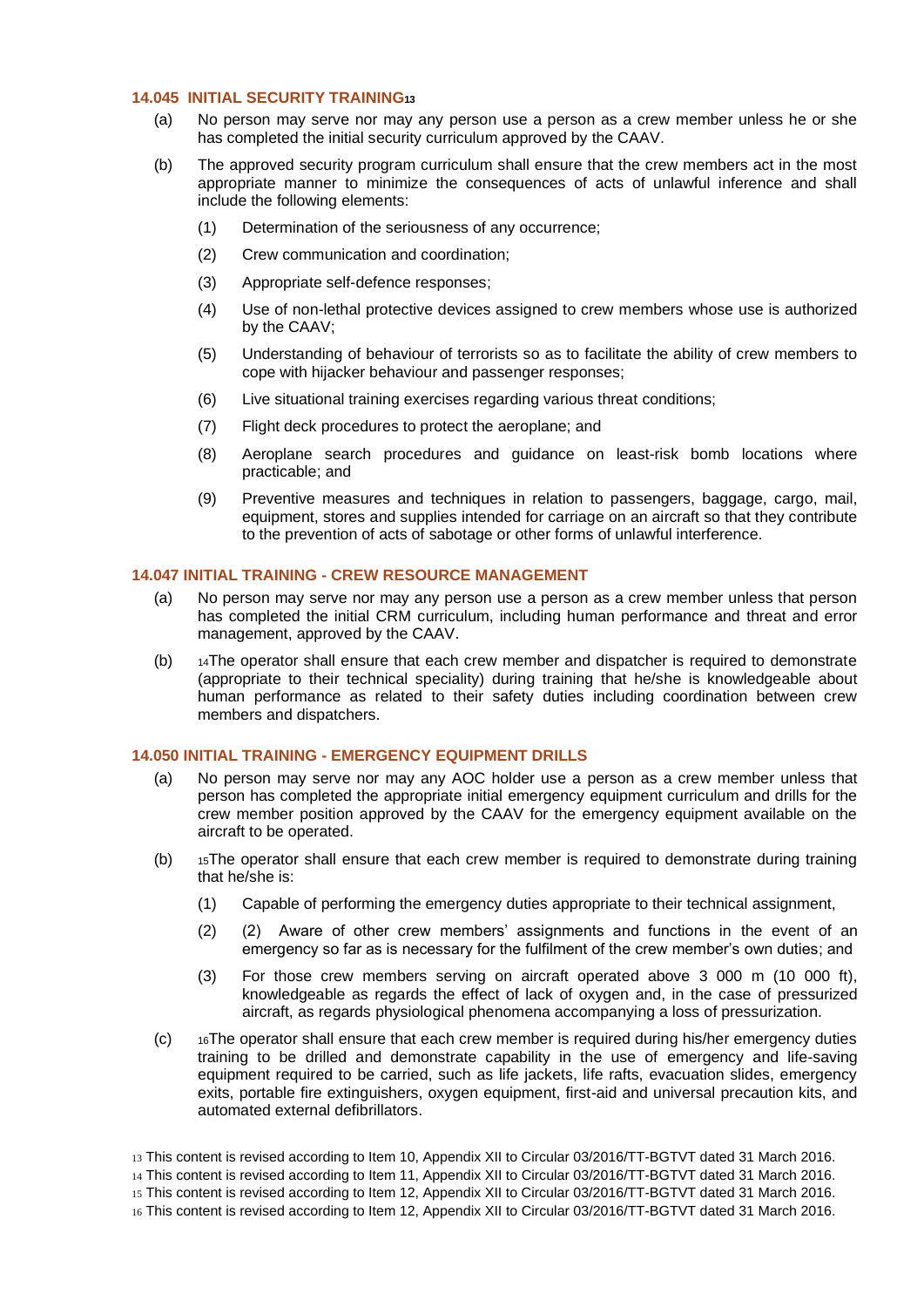### <span id="page-8-0"></span>**14.053 INITIAL TRAINING - AIRCRAFT GROUND**

- (a) No person may serve nor may any person use a person as a crew member or flight dispatcher unless he or she has completed the initial ground training approved by the CAAV for the aircraft type.
- (b) <sup>17</sup>Initial aircraft ground training for flight crew members shall include the pertinent portions of the operations manuals relating to aircraft-specific performance, mass and balance, operational policies, systems, limitations, normal, abnormal and emergency procedures on the aircraft type(s) to which they are assigned.
- (c) <sup>18</sup>For cabin crew members, initial aircraft ground training shall include the pertinent portions of the operations manuals relating to aircraft-specific configuration, equipment, normal and emergency procedures for the aircraft type(s) to which they are assigned.
- (d) <sup>19</sup>For flight dispatchers, aircraft initial ground training shall include the pertinent portions of the operations manuals relating to aircraft-specific flight preparation procedures, performance, mass and balance, systems, and limitations for the aircraft type(s) to which they are assigned.
- (e) <sup>20</sup>The operator shall ensure that each crew member is required to demonstrate during training that he/she is aware the contents of the aircraft-specific limitations, systems and normal, abnormal and emergency procedures appropriate to their technical speciality.

### <span id="page-8-1"></span>**14.055 TRANSITION OR UPGRADE AIRCRAFT GROUND TRAINING<sup>21</sup>**

- (a) An AOC holder may request approval for separate initial aircraft ground training curriculums which recognise the experience levels of flight crew members for the purpose of:
	- (1) Upgrading from one seat assignment and function to another seat position in the same aircraft; or
	- (2) Transitioning in the same seat assignment in one type of aircraft to another type of aircraft.

### <span id="page-8-2"></span>**SUBPART D: FLIGHT TRAINING REQUIREMENTS**

#### <span id="page-8-3"></span>**14.060 INITIAL AIRCRAFT FLIGHT TRAINING**

- (a) No person may serve nor may any person use a person as a flight crew member unless he or she has completed the initial flight training approved by the CAAV for the aircraft type.
- (b) <sup>22</sup>Initial flight training shall focus on the manoeuvring and safe operation of the aircraft in accordance with AOC holder's normal, abnormal and emergency procedures. This training shall include demonstration of:
	- (1) Use of the installed equipment such as autopilot and data management devices;
	- (2) Proper flight crew coordination and training in all types of emergency and abnormal situations or procedures caused by engine, airframe or systems malfunctions, fire or other abnormalities;
	- (3) Knowledge and skills related to visual and instrument flight procedures for the intended area of operation;
	- (4) Where applicable, procedures specific to the environment in which the aircraft is to be operated; and
	- (5) Knowledge of the functions for which they are responsible and the relation of these functions to the functions of other crew members, particularly in regard to abnormal or emergency procedures.
- (c) <sup>23</sup>(Removed)

 This content is revised according to Item 13 (a), Appendix XII to Circular 03/2016/TT-BGTVT dated 31 March 2016. This content is revised according to Item 13 (a), Appendix XII to Circular 03/2016/TT-BGTVT dated 31 March 2016. This content is revised according to Item 13 (a), Appendix XII to Circular 03/2016/TT-BGTVT dated 31 March 2016. This content is revised according to Item 13 (b), Appendix XII to Circular 03/2016/TT-BGTVT dated 31 March 2016. This content is added according to Item 14, Appendix XII to Circular 03/2016/TT-BGTVT dated 31 March 2016. This content is revised according to Item 15(a), Appendix XII to Circular 03/2016/TT-BGTVT dated 31 March 2016. This content is revised according to Item 15 (b), Appendix XII to Circular 03/2016/TT-BGTVT dated 31 March 2016.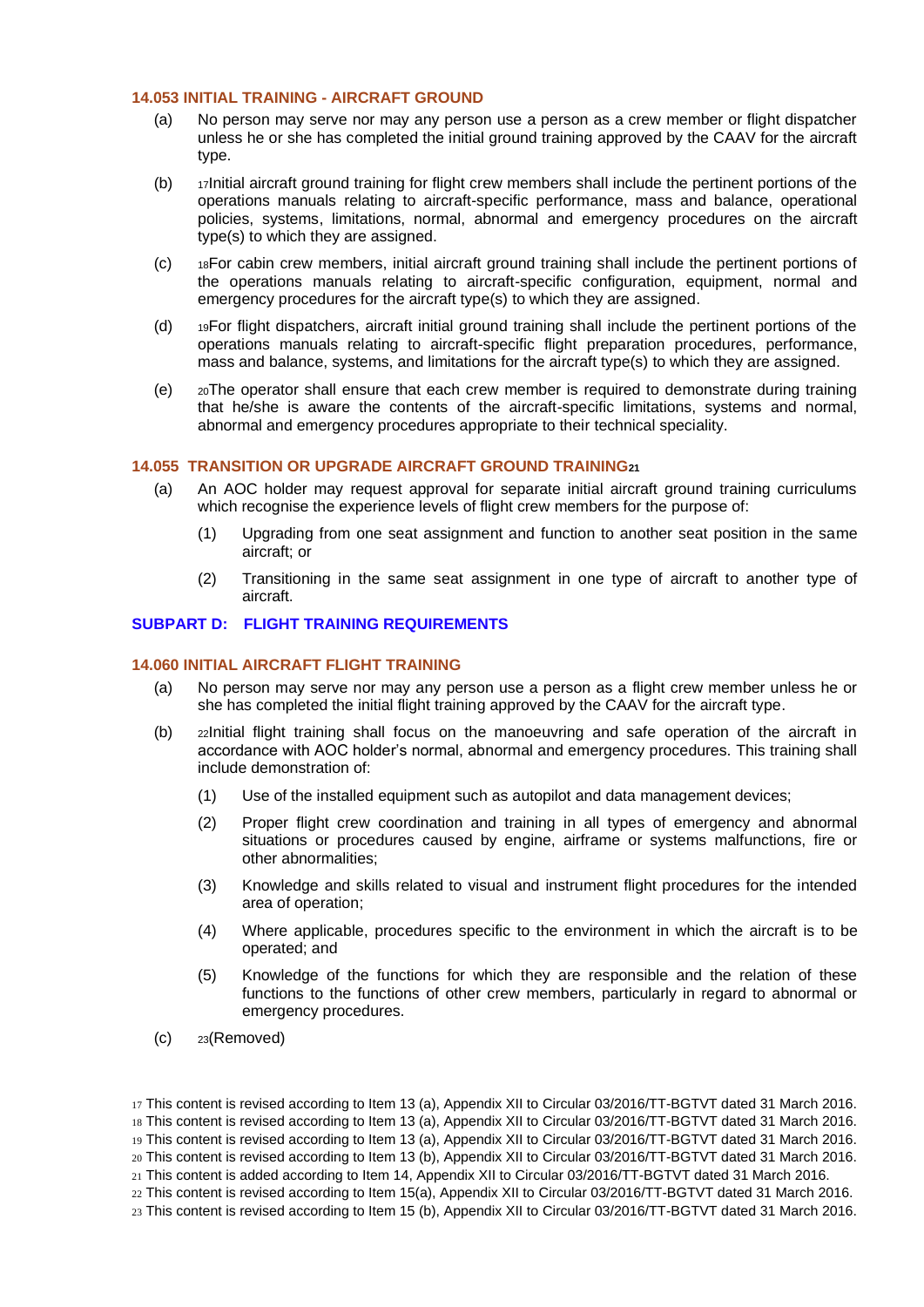# <span id="page-9-0"></span>**14.061 INITIAL SINGLE PILOT FLIGHT TRAINING<sup>24</sup>**

- (a) No person may serve nor may any person use a person in the role of a single pilot PIC unless he or she has completed the initial flight training approved by the CAAV including the requirements of Section 14.060 and demonstration of:
	- (1) Autopilot management;
	- (2) Simplified inflight documentation; and
	- (3) Passenger briefing for emergency evacuation.

#### <span id="page-9-1"></span>**14.062 TRANSITION OR UPGRADE AIRCRAFT FLIGHT TRAINING<sup>25</sup>**

- (a) An AOC holder may request approval for separate initial flight training curriculums which recognise the experience levels of flight crew members for the purpose of:
	- (1) Upgrading from one seat position to another seat position in the same aircraft; or
	- (2) Transitioning in the same seat position in one type of aircraft to another type of aircraft.

# <span id="page-9-2"></span>**14.063 INITIAL TRAINING SPECIALIZED OPERATIONS**

- (a) No person may serve nor may any person use a person as a flight crew member unless he or she has completed the appropriate initial specialized operations training curriculum approved by the CAAV.
- (b) <sup>26</sup>Specialized operations for which initial training curricula shall be developed, as appropriate to the operations approvals, to include:
	- (1) PIC right seat qualification;
	- (2) Co-pilot left seat qualification;
	- (3) All-weather operations, including low visibility takeoffs and Category II and III operations;
	- (4) HUD, NVIS and/or EVS operations
	- (5) ETDO operations;
	- (6) PBN operations, such as RNP-10 Operations;
	- (7) RNP-APRCH operations;
	- (8) CPDLC operations;
	- (9) ADS-B Out operations;
	- (10) NORPAC operations;
	- (11) MNPS operations
	- (12) Polar operations.
	- (13) ACAS qualification;
	- (14) EFB usage,
	- (15) Other specialized operations prescribed by the CAAV.

#### <span id="page-9-3"></span>**14.065 AIRCRAFT DIFFERENCES**

- (a) No person may serve nor may any person use a person as a flight dispatcher or crew member on an aircraft of a type for which a differences curriculum is included in the AOC holder's approved training programme, unless that person has satisfactorily completed that curriculum, with respect to both the crew member position and the particular variant of that aircraft.
- (b) For the purpose of aircraft differences training requirements, no person may combine variants of the same type of aircraft with similar characteristics in terms of operating procedures, systems and handling except under the conditions approved by the CAAV.
- 24 This content is added according to Item 16, Appendix XII to Circular 03/2016/TT-BGTVT dated 31 March 2016.
- 25 This content is added according to Item 17, Appendix XII to Circular 03/2016/TT-BGTVT dated 31 March 2016.
- 26 This content is revised according to Item 18, Appendix XII to Circular 03/2016/TT-BGTVT dated 31 March 2016.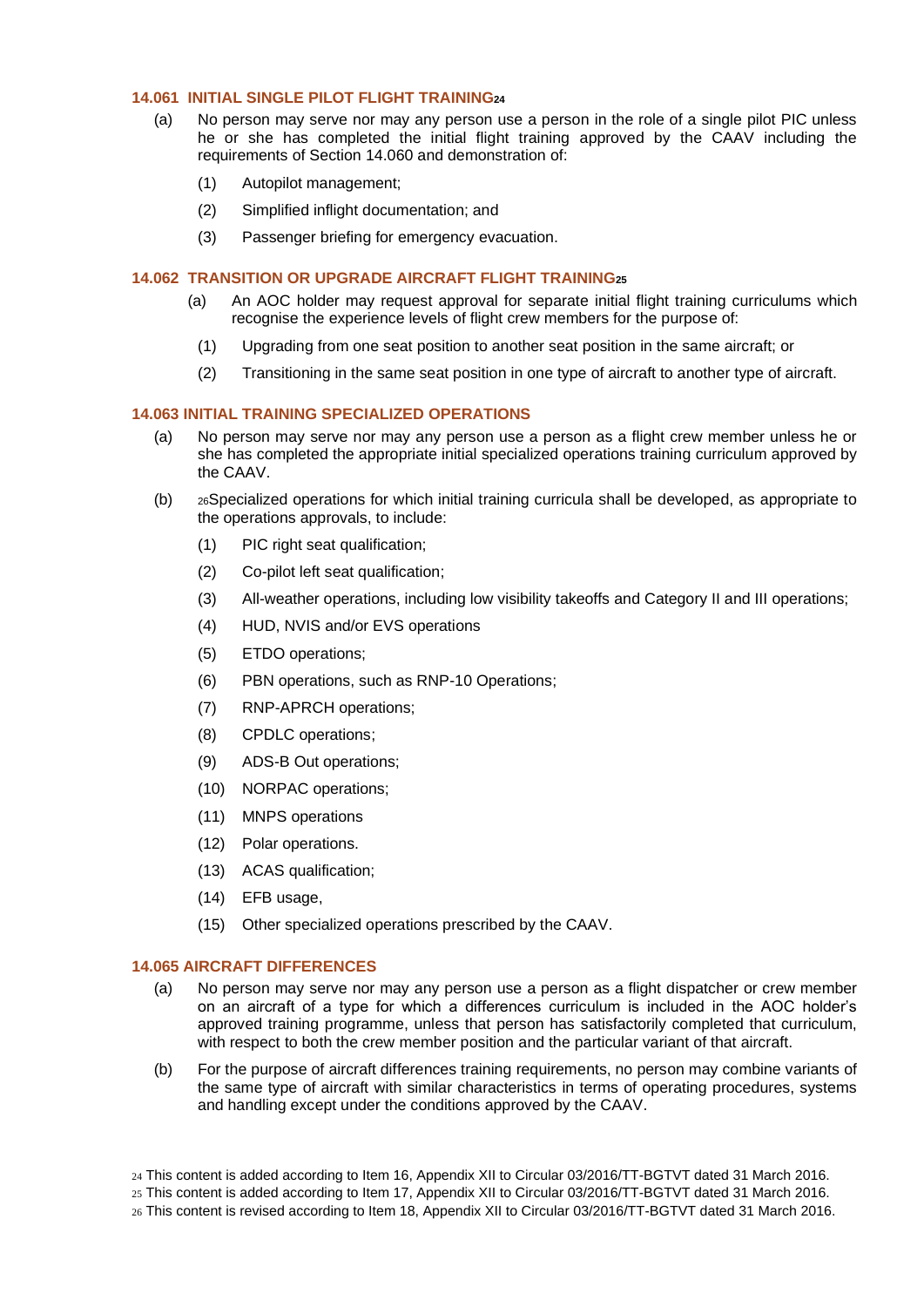# <span id="page-10-0"></span>**14.067 USE OF FLIGHT SIMULATION TRAINING DEVICES**

- (a) Each aircraft simulator and other training device that is used for flight crew member qualification shall:
	- (1) Be specifically approved by the CAAV for:
		- (i) The AOC holder;
		- (ii) The type aircraft, including type variations, for which the training or check is being conducted.
		- (iii) The particular manoeuvre, procedure, or crew member function involved.
	- (2) Maintain the performance, functional, and other characteristics that are required for the qualification and use approvals;
	- (3) Be modified to conform with any modification to the aircraft being simulated that results in changes to performance, functional, or other characteristics required for approval
	- (4) Be given a daily functional preflight check before use; and;
	- (5) Have a daily discrepancy log kept by the appropriate instructor or check airman at the end of each training or check flight.

# <span id="page-10-1"></span>**14.070 INTRODUCTION OF NEW EQUIPMENT OR PROCEDURES**

(a) No person may serve nor may any person use a person as a flight crew member when that service would require expertise in the use of new equipment or procedures for which a curriculum is included in the AOC holder's approved training programme, unless that person has satisfactorily completed that curriculum, with respect to both the crew member position and the particular variant of that aircraft.

#### **14.071 UPSET PREVENTION AND RECOVERY TRAINING (UPRT)27**

(a) The Operator shall establish and conduct upset prevention and recovery training for its pilots. The CAAV promulgates the advisory circular for UPRT training based on the ICAO guidance material. This provision takes effect as from January 1, 2021.

#### <span id="page-10-2"></span>**SUBPART E: PROFICIENCY AND COMPETENCY CHECKS**

### <span id="page-10-3"></span>**14.080 PILOT AIRCRAFT AND INSTRUMENT PROFICIENCY CHECKS**

- (b) No pilot may serve nor may any person use a pilot flight crew member unless, since the beginning of the 12th calendar month before that service, that person has demonstrated competency prescribed by the CAAC for the type aircraft are required.
- (c) No pilot may serve nor may any person use a pilot in IFR operations unless, since the beginning of the 6th calendar month before that service, that pilot has demonstrated competency in instrument flight operations in a proficiency check prescribed by the CAAV.
- (d) <sup>28</sup>If the pilot is to be authorized for use in:
	- (1) Only VFR commercial air transport operations, the proficiency check of paragraph (a) is required for:
		- (i) Each make and model of helicopter or large or turbine-powered aeroplane.
		- (ii) The category and class of small single engine aeroplanes.
	- (2) IFR commercial air transport operations, the proficiency checks of both (a) and (b) are required for qualification and currency;
	- (3) IFR single pilot role in the aircraft category and class, the proficiency check of paragraph (b) shall be conducted in an environment representative of the operation, including the use of the autopilot and simplified in-flight documentation.

27 This content is revised according to Item 1, Appendix IX to Circular 56/2018/TT-BGTVT dated 30 Jan 2019. 28 This content is revised according to Item 19 (a), Appendix XII to Circular 03/2016/TT-BGTVT dated 31 March 2016.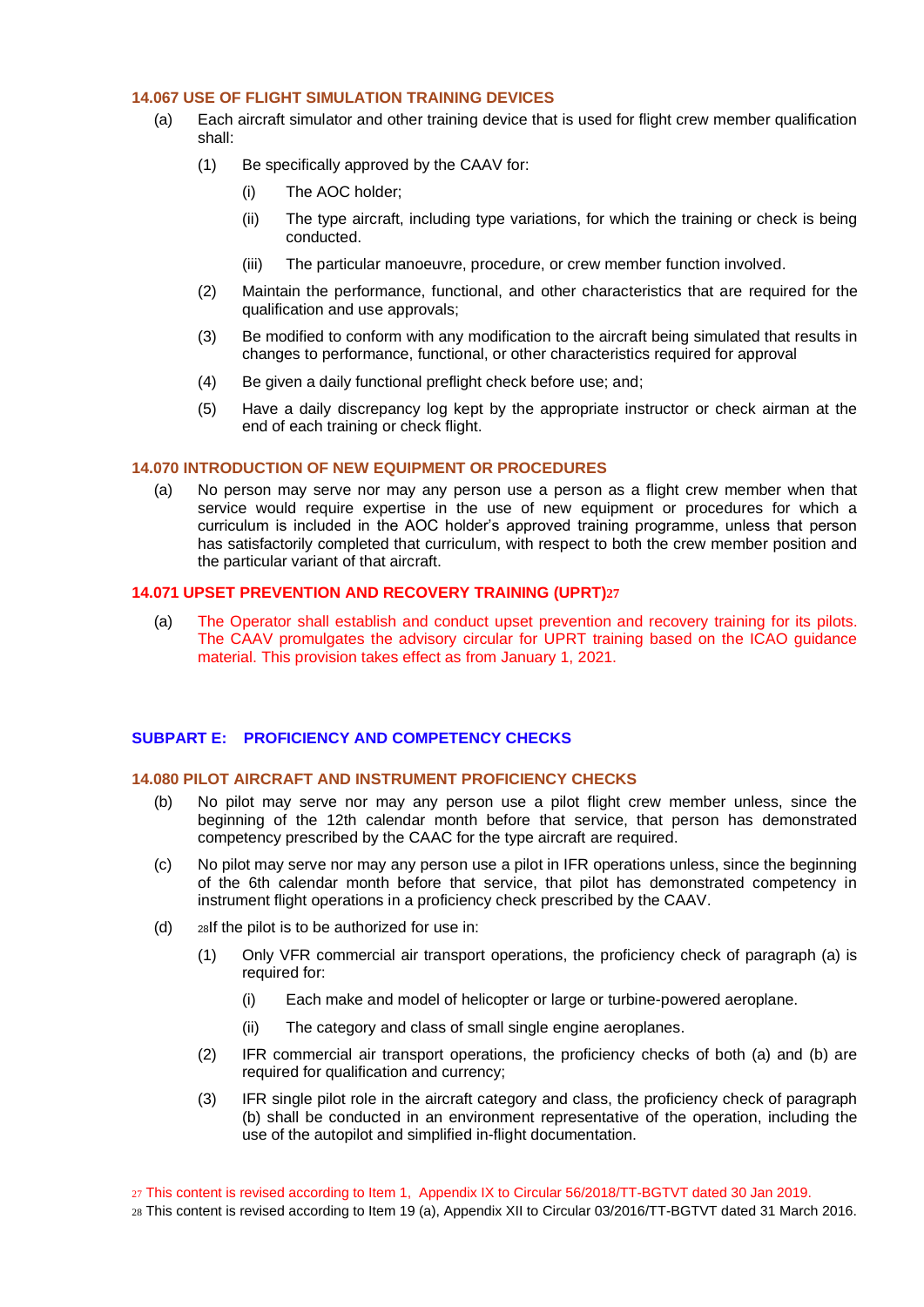- (e) <sup>29</sup>A pilot may complete the requirements of paragraphs (a) and (b) simultaneously in a specific aircraft type.
- (f) <sup>30</sup>No operator may schedule a flight crew on several variants of the same type of aircraft or different types of aircraft with similar characteristics in terms of operating procedures, systems and handling, unless the CAAV has approved the conditions under which the requirements of paragraph (a) and/or (b) may be combined for each variant or each type of aircraft.
- (g)  $31$ For airplanes of 5700 kg or less and requiring a crew composition of only a single pilot, the PIC shall complete the proficiency check specified in paragraph (b) in the single pilot role in the in the class of airplane representative of the operation.
- (h) <sup>32</sup>No person may use a flight simulation training device for the checks required by paragraphs (a), (b) and or (f) of this Section unless the CAAV has approved the device for the specific:
	- (1) Operator;
	- (2) Check or portion of the check; and
	- (3) Events and procedures to be checked.
- (i) <sup>33</sup>Any 2 such checks which are similar and which occur in a period of 4 calendar months shall not satisfy the requirement of paragraph (b) of this Section.
- (j) <sup>34</sup>See Appendix 1 to 14.080 for recommended operation and procedures pertaining to the proficiency checks.

### <span id="page-11-0"></span>**14.083 OTHER FLIGHT CREW PROFICIENCY CHECKS**

- (a) No person may serve nor may any person use a flight engineer on an aeroplane unless within the preceding 6 calendar months he has completed a proficiency check in accordance with the requirements prescribed by the CAAV.
- (b) The proficiency check of paragraph (a) is not required for a flight engineer that has 50 hours flight time in the preceeding 6 calendar months with an AOC holder as flight engineer in the type aeroplane.
- (c) No person may serve as, nor may any person use, a flight navigator on an aircraft unless within the preceding 6 calendar months he or she had a proficiency check in accordance with the requirments prescribed by the CAAV.

# <span id="page-11-1"></span>**14.085 COMPETENCE CHECKS CABIN CREW MEMBERS**

- (a) No person may serve nor may any person use a person as a cabin crew member unless, since the beginning of the 12th calendar month before that service, that person has passed the competency check prescribed by the CAAV performing the emergency duties appropriate to that person's assignment.
- (b) <sup>35</sup>The operator shall ensure that this check is adequate to determine that the cabin crew member is competent to execute those safety duties and functions which he/she is assigned to perform in the event of an emergency or in a situation requiring emergency evacuation.

#### <span id="page-11-2"></span>**14.087 COMPETENCE CHECKS FLIGHT DISPATCHERS<sup>36</sup>**

(a) No person may serve nor may any person use a person as a flight dispatcher unless, since the beginning of the 12th calendar month before that service, that person has passed the competency check, prescribed by the CAAV in Appendix 1 to 14.087, performing the flight preparation and subsequent duties appropriate to that person's assignment.

<sup>29</sup> This content is revised according to Item 19 (a), Appendix XII to Circular 03/2016/TT-BGTVT dated 31 March 2016. 30 This content is revised according to Item 19 (b), Appendix XII to Circular 03/2016/TT-BGTVT dated 31 March 2016. 31 This content is revised according to Item 19 (b), Appendix XII to Circular 03/2016/TT-BGTVT dated 31 March 2016. 32 This content is revised according to Item 19 (b), Appendix XII to Circular 03/2016/TT-BGTVT dated 31 March 2016. 33 This content is revised according to Item 19 (b), Appendix XII to Circular 03/2016/TT-BGTVT dated 31 March 2016. 34 This content is revised according to Item 19 (b), Appendix XII to Circular 03/2016/TT-BGTVT dated 31 March 2016. 35 This content is revised according to Item 20, Appendix XII to Circular 03/2016/TT-BGTVT dated 31 March 2016.

<sup>36</sup> This content is added according to Item 21, Appendix XII to Circular 03/2016/TT-BGTVT dated 31 March 2016.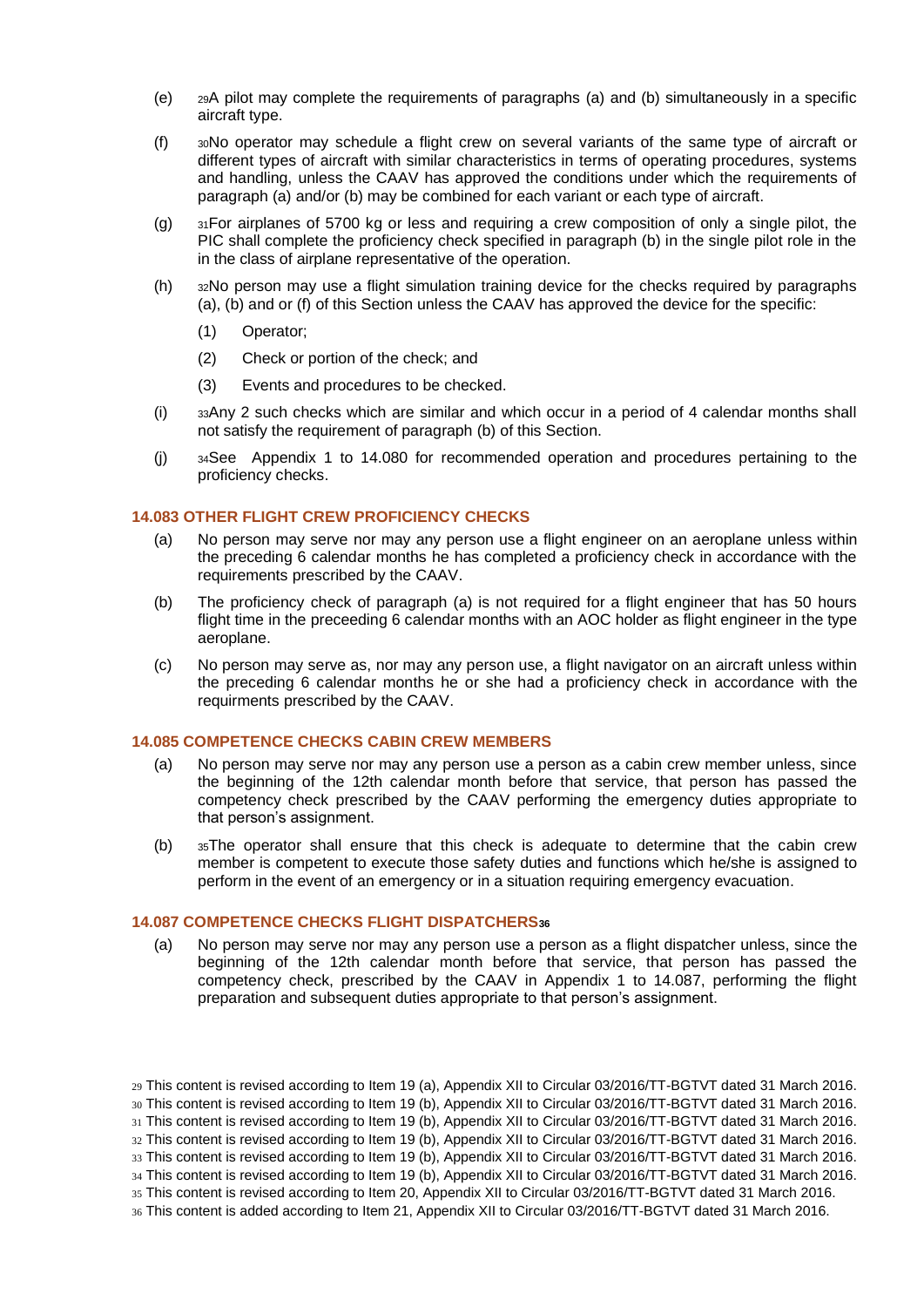### <span id="page-12-0"></span>**SUBPART F: SUPERVISED LINE FLYING**

#### <span id="page-12-1"></span>**14.090 SUPERVISED LINE FLYING: PILOTS<sup>37</sup>**

- (a) Each pilot qualifying as PIC or co-pilot in an aircraft type shall complete a consecutive series of flights performing their duties under the supervision of a check pilot prior to unsupervised commercial air transport operations.
- (b) The minimum supervised line flying requirements shall be:
	- (1) 15 flights for a PIC qualifying on a turbine-powered aircraft, of which 10 sectors must have been at least 50 nm in length;
	- (2) 10 flights for a PIC qualifying on a piston aircraft with a passenger capacity of more than 9 passengers;
	- (3) 10 flights for a co-pilot qualifying on an aircraft with a passenger capacity of more than 9 passengers;
	- (4) 10 sectors for a qualifying cruise relief pilot.
- (c) During the time that a qualifying PIC is completing the supervised line flying requirements of (a) and (b), a check pilot who is also serving as the PIC shall occupy a pilot station.
- (d) In the case of a transitioning PIC, the check pilot serving as PIC may occupy the observer's seat if the transitioning pilot has made at least two takeoffs and landings in the type aeroplane used and Has satisfactorily demonstrated to the check pilot that he is qualified to perform the duties of a PIC for that type of aeroplane.
- (e) For aircraft with a passenger capacity of 9 or less, the pilots are not required to complete the supervised line flying requirements of (a) and (b) if the original route check qualification in the type of aircraft was completed under the supervision of an authorized person of the CAAV prior to the carriage of passengers in commercial air transport.

#### <span id="page-12-2"></span>**14.093 SUPERVISED LINE FLYING OTHER FLIGHT CREW MEMBERS**

- (a) Each person qualifying as a flight engineer for an aircraft type shall perform those functions for a minimum of 5 flights engineer for an aircraft type under the supervision of a check airman or a qualified flight engineer.
- (b) Each person qualifying as a flight navigator for an aircraft type shall perform those functions for a minimum of 5 flights engineer for an aircraft type under the supervision of a qualified flight navigator.

#### <span id="page-12-3"></span>**14.095 SUPERVISED LINE SERVING: CABIN CREW MEMBERS**

(a) Each person qualifying as a cabin crew member shall perform those functions for a minimum of 2 flights under the supervision of a purser or approved appropriate competence personnel.

*Note: While qualifying, this person may not be a required crew member.*

#### <span id="page-12-4"></span>**14.097 LINE OBSERVATIONS: FLIGHT DISPATCHERS**

- (a) No person may serve nor may any person use a person as a flight dispatcher unless, since the beginning of the 12th calendar month before that service, that person has observed, on the flight deck, the conduct a minimum of two complete flights over routes representative of those for which that person is assigned duties.
- (b) <sup>38</sup>The flight should include landings at as many aerodromes, heliports or landing sites as practicable;
- (c) <sup>39</sup>For the purpose of the qualification flight, the flight dispatcher shall be able to:
	- (1) Monitor the flight crew intercommunication system and radio communications, and
	- (2) be able to observe the actions of the flight crew

37 This content is revised according to Item 22, Appendix XII to Circular 03/2016/TT-BGTVT dated 31 March 2016.

38 This content is revised according to Item 23, Appendix XII to Circular 03/2016/TT-BGTVT dated 31 March 2016.

39 This content is revised according to Item 23, Appendix XII to Circular 03/2016/TT-BGTVT dated 31 March 2016.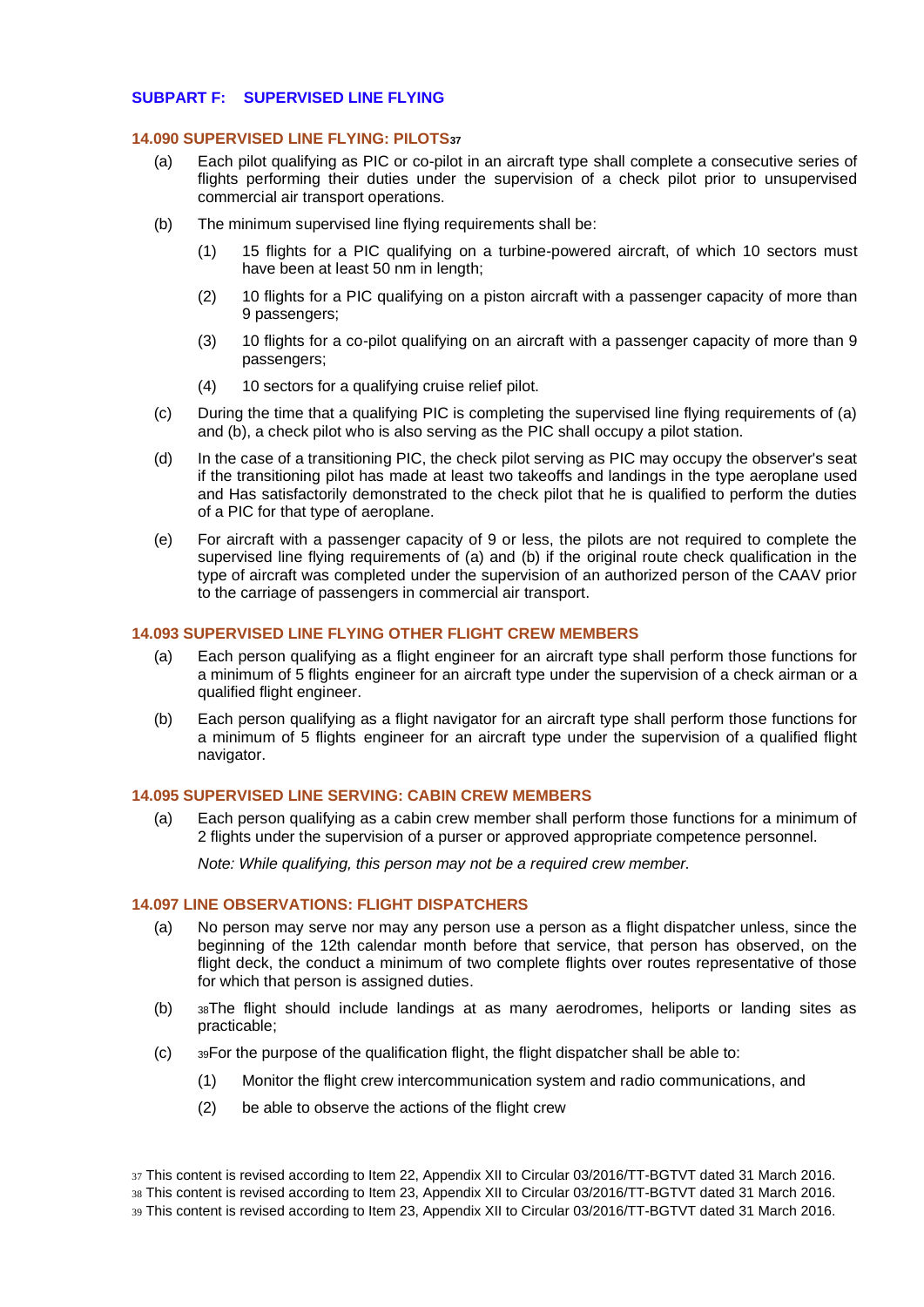# <span id="page-13-0"></span>**SUBPART G: CONTINUING QUALIFICATION AND STANDARDS**

#### <span id="page-13-1"></span>**14.100 ROUTE AND AERODROME QUALIFICATION<sup>40</sup>**

- (a) No person may serve nor may any person use a pilot as the PIC of an aircraft on a route or route segment for which that pilot is not currently qualified until such pilot has complied with the requirements of this Section.
- (b) No person may serve nor may any person use a person as a PIC of a helicopter unless, that person has made a flight, representative of the operation with which the pilot is to be engaged which must include a landing at a representative heliport, as a member of the flight crew and accompanied by a pilot who is qualified for the operation.
- (c) Each such pilot shall demonstrate to the AOC holder an adequate knowledge of:
	- (1) The route to be flown, and the aerodromes which are to be used. This shall include knowledge of:
		- (i) The terrain and minimum safe altitudes;
		- (ii) The seasonal meteorological conditions;
		- (iii) The meteorological, communication and air traffic facilities, services and procedures;
		- (iv) The search and rescue procedures; and
		- (v) The navigational facilities and procedures, including any long-range navigation procedures associated with the route along which the flight is to take place; and
	- (2) Procedures applicable to flight paths over heavily populated areas and areas of high air traffic density, obstructions, physical layout, lighting, approach aids and arrival, departure, holding and instruction approach procedures, and applicable operating minima.

#### <span id="page-13-2"></span>**14.103 PIC ROUTE AND AREA QUALIFICATION**

- (a) No person may serve nor may any person use a person as a pilot unless, within the preceding 12 calendar months, that person has passed a route check in which he or she satisfactorily performed their assigned duties in one of the types of aircraft they are to fly on that route (in pilot license).
- (b) No person may perform PIC duties over a route or within an area where the procedures associated with that route or within any aerodromes intended to be used for takeoff or landing require the application of special skills and knowledge unless, within the preceding 12 calendar months that pilot has made at least one trip as:
	- (1) A pilot member of the flight;
	- (2) A check pilot;
	- (3) An observer in the flight crew compartment.
- (c) For the purpose of subsequent requalification in the event that more than 12 calendar months elapse in which the pilot has not made such a trip, the pilot shall:
	- (1) Complete the requirement of paragraph (b); or
	- (2) In lieu of that course of action, pilot must complete procedures training in a training device approved by the CAAV for this purpose.

# <span id="page-13-3"></span>**14.105 PIC LOW MINIMUMS AUTHORISATION**

(a) After initial qualification for Cat II approach minimums, a PIC may not plan for or initiate an instrument approach when the ceiling is less than 300 feet and the visibility less than 1 mile until he or she has 15 flights performing PIC duties in the aircraft type which included 5 approaches to landing using Cat II procedures.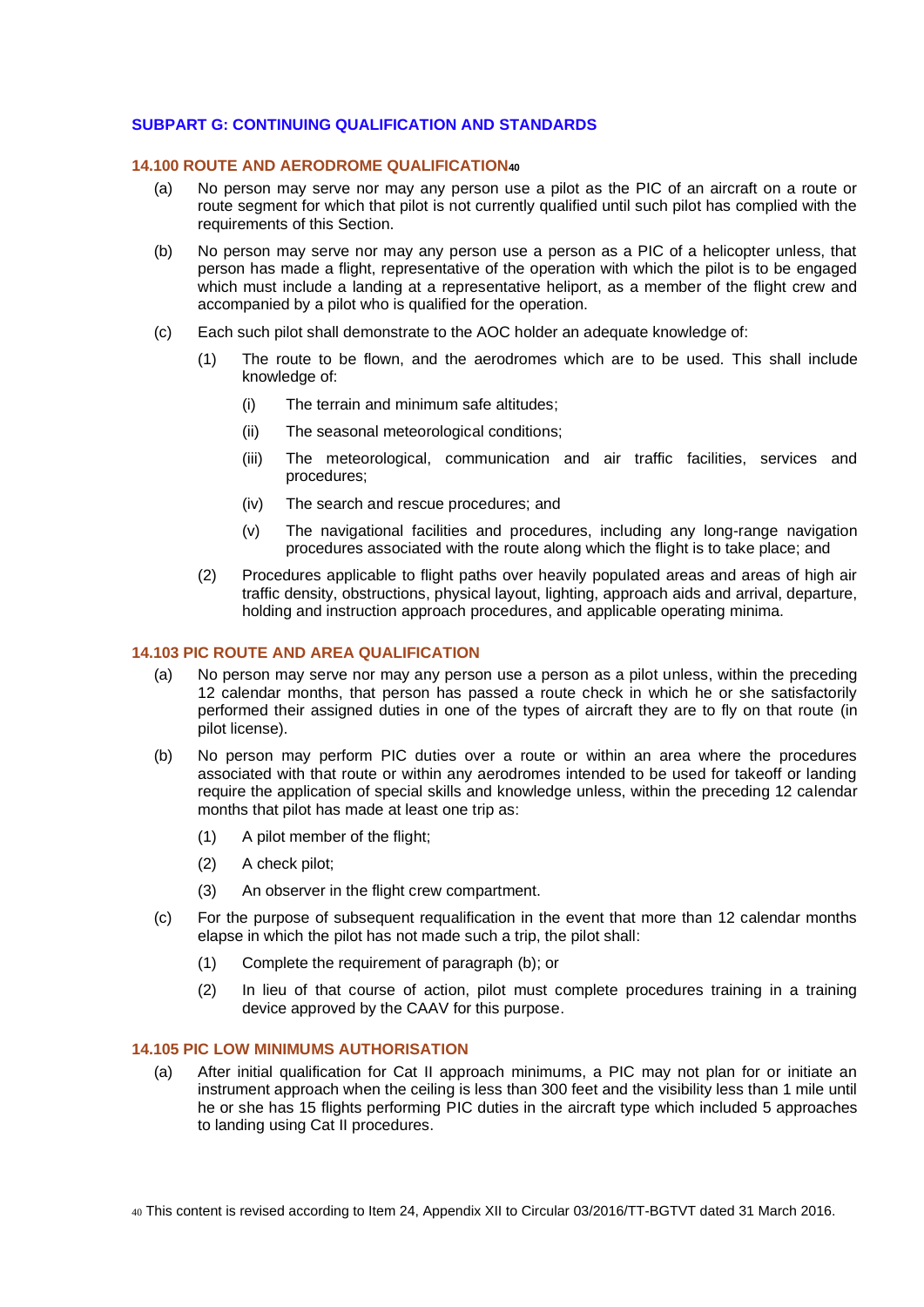(b) After initial qualification for Cat III approach minimums, a PIC may not plan for or initiate an approach when the ceiling is less than 100 feet or the visibility is less than 1200 RVR until he or she has 20 flights performing PIC duties in the aircraft type which included 5 approach and landing using Category III procedures.

### <span id="page-14-0"></span>**14.107 PIC QUALIFICATION DESIGNATED SPECIAL AERODROMES AND HELIPORTS**

- (a) No person may serve nor may any person use a person as PIC for operations at designated special aerodromes and heliports unless within the preceding 12 calendar months:
	- (1) The PIC has been qualified by the AOC holder through a pictorial means acceptable to the CAAV for that aerodrome; or;
	- (2) The PIC or the assigned  $F/O_{41}$  has made a takeoff and landing at that aerodrome while serving as a flight crew member for the AOC holder.

*Note: If acceptable to the CAAV, that portion of the demonstration including the arrival, holding, instrument approach and departure may be conducted in a simulator or training device adequate for those purposes.*

- (b) Designated special aerodrome and heliport limitations are not applicable if the operation will occur:
	- (1) During daylight hours;
	- (2) When the visibility is at least 3 miles; and;
	- (3) When the ceiling at that aerodrome is at least 1000 feet above the lowest initial approach altitude prescribed for an instrument approach procedure.

# <span id="page-14-1"></span>**14.110 RECENCY OF EXPERIENCE**

- (a) No person may assign and no person may serve as a PIC or  $F/O_{42}$  to operate at the flight controls of a type or variant of a type of aircraft during take-off and landing unless that pilot has operated the flight controls during at least 3 take-offs and landings within the preceding 90 calendar days on the same type of aircraft or a simulator approved by the CAAV for that purpose.
- (b) . No person may assign and no person may serve to act in the capacity of cruise relief pilot in a type or variant of a type aircraft unless, within the preceding 90 calendar days that pilot has operated as a PIC, F/O<sup>43</sup> or cruise relief pilot on the same type of aircraft.
- (c) For the purpose of recency of experience described in paragraphs (a) and (b), no person may combine variants of the same type of aircraft or different types of aircraft with similar characteristics in terms of operating procedures, systems and handling except under the conditions approved by the CAAV.
- (d) No person may assign and no person may serve as a PIC of a single-engine aircraft unless, within the preceding 90 calendar days:
	- (1) For night operations, the pilot has made 3 takeoffs and landings at night in the same class of aircraft; and/or;
	- (2) For IFR operations, the pilot has:
		- (i) Made 3 instruments approaches in the class of aircraft in the single pilot role; or
		- (ii) Completed an instrument approach check on such an aircraft.

# <span id="page-14-2"></span>**14.113 RE-ESTABLISHING RECENCY OF EXPERIENCE PILOTS**

- (a) In addition to meeting all applicable training and checking requirements, a required pilot flight crew member who, in the preceding 90 calendar days has not made at least three takeoffs and landings in the type aircraft, or variant of the type, in which that person is to serve, shall, under the supervision of a check airman, re-establish recency of experience as follows:
- 41 This content is revised according to Item 25, Appendix XII to Circular 03/2016/TT-BGTVT dated 31 March 2016.
- 42 This content is revised according to Item 25, Appendix XII to Circular 03/2016/TT-BGTVT dated 31 March 2016.
- 43 This content is revised according to Item 25, Appendix XII to Circular 03/2016/TT-BGTVT dated 31 March 2016.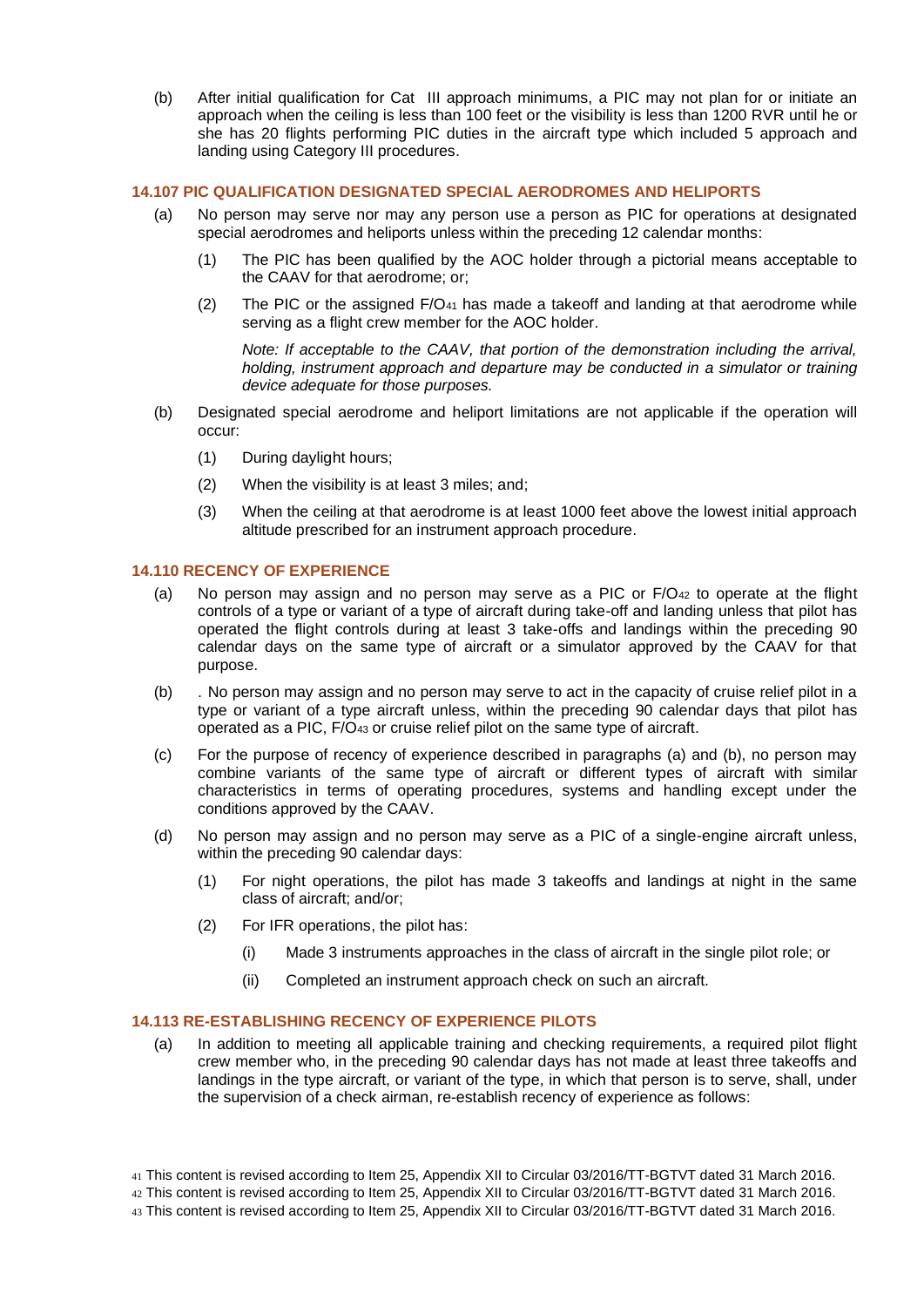- (1) Make at least 3 takeoffs and landings in the type aircraft as the pilot handling the controls in which that person is to serve or in a qualified simulator, and;
- (2) For an aeroplane, make at least one takeoff with a simulated failure of the most critical powerplant, one landing from the lowest decision height authorized for the AOC holder, and one landing to a full stop.
- (b) A cruise relief pilot may re-establish currency by flying skill refresher training, including:
	- (1) Normal, abnormal and emergency procedures specific to cruise flight in the aeroplane type(s) or approved flight simulator, and<sup>44</sup>
	- (2) Approach and landing procedures practice as the pilot not flying.<sup>45</sup>
- (c) When using a simulator to accomplish any of the takeoff and landing training requirements necessary to re- establish recency of experience, each required flight crew member position shall be occupied by an appropriately qualified person and the simulator shall be operated as if in a normal in-flight environment without use of the repositioning features of the simulator.
- (d) A check airman who observes the takeoffs and landings of a pilot flight crew member shall certify that the person being observed is proficient and qualified to perform flight duty in operations and may require any additional manoeuvres that are determined necessary to make this certifying statement.

# <span id="page-15-0"></span>**14.115 RE-QUALIFICATION OF PERSONNEL<sup>46</sup>**

- (a) Re-Qualification: Pilots
	- (1) No person may assign and no person may serve as a pilot to operate at the flight controls of a type or variant of a type of aircraft during commercial air transport operations unless that person has remained in current and qualified status for that operation in accordance with this requirements of this Part.
	- (2) Before being returned to flight status, a flight crew member whose current and qualified status has lapsed shall complete all applicable recurrent and recency requirements of this Part.
	- (3) In addition to the requirements of paragraph (2), the flight crew member shall complete:
		- (i) Initial aircraft type-specific flight training, if the period exceeded 3 months; and
		- (ii) Initial aircraft type-specific ground training, if the period exceeded 6 months; and
		- (iii) All other initial training and qualification requirements, if the period exceed 12 months.
- (b) Re-Qualification: Cabin Crew Member Functions
	- (1) Before being returned to perform cabin crew functions, a cabin crew member whose current and qualified status has lapsed shall complete all applicable recurrent and recency requirements of this Part.
	- (2) In addition to the requirements of paragraph (1), the cabin crew member shall complete, if that the period of absence from duty exceeded:
		- (i) 6 consecutive months, the initial aircraft-type specific emergency training and drills; and
		- (ii) 12 consecutive months, all other initial training and qualification requirements.
- (c) Re-Qualification: Operational Control Functions
	- (1) Before being returned to perform cabin crew functions, a flight dispatcher whose current and qualified status has lapsed shall complete all applicable recurrent and recency requirements of this Part.
	- (2) In addition to the requirements of paragraph (1), the flight dispatcher shall complete, if that the period of absence from duty exceeded:

<sup>44</sup> This content is revised according to Item 26, Appendix XII to Circular 03/2016/TT-BGTVT dated 31 March 2016.

<sup>45</sup> This content is revised according to Item 26, Appendix XII to Circular 03/2016/TT-BGTVT dated 31 March 2016.

<sup>46</sup> This content is added according to Item 27, Appendix XII to Circular 03/2016/TT-BGTVT dated 31 March 2016.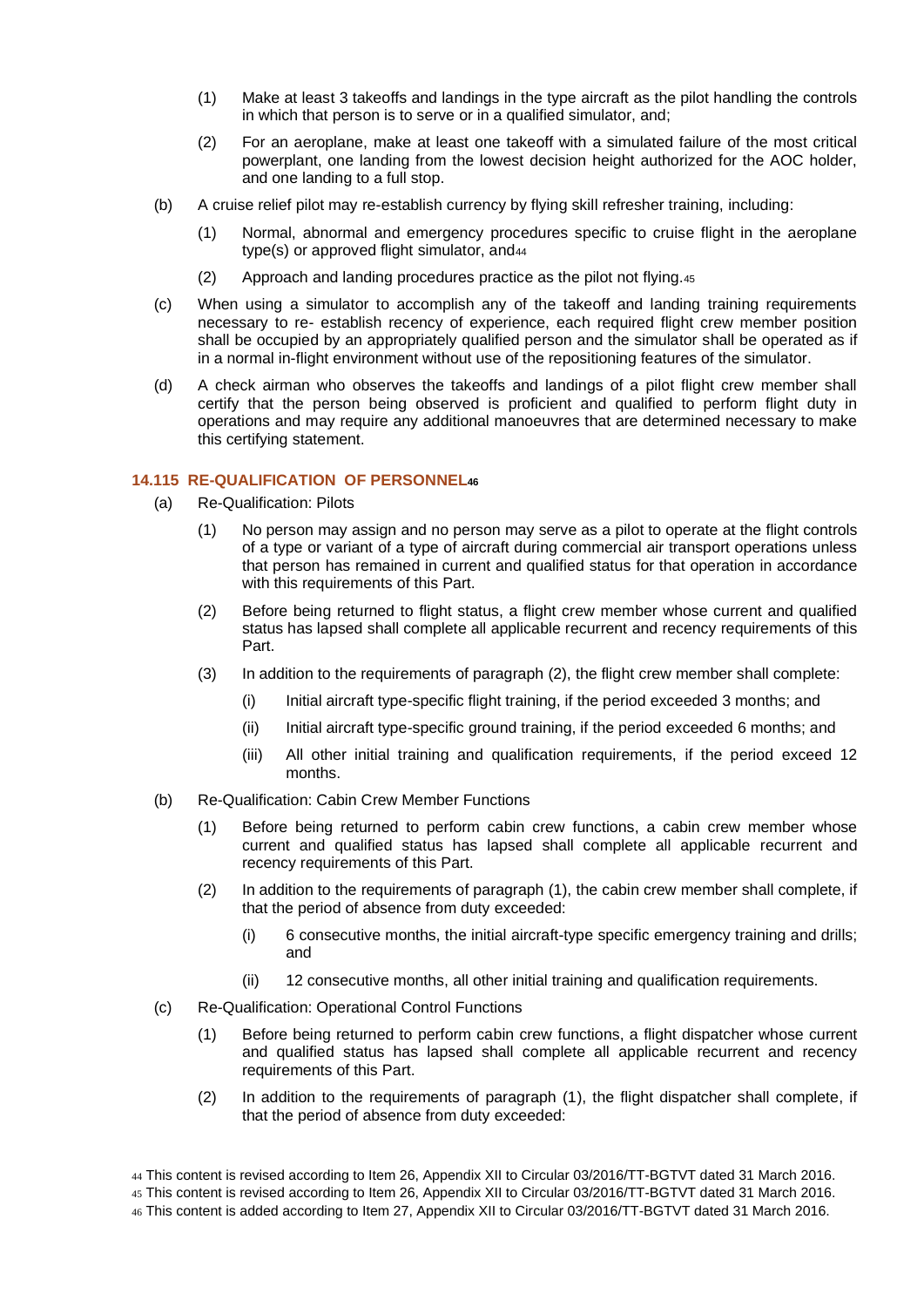- (i) 12 consecutive months, the initial aircraft-type specific ground training; and
- (ii) 24 consecutive months, all other initial training and qualification requirements.

### <span id="page-16-0"></span>**SUBPART H: RECURRENT TRAINING**

#### <span id="page-16-1"></span>**14.120 RECURRENT TRAINING: FLIGHT CREW MEMBERS**

- (a) No person may serve nor may any person use a person as a flight crew member unless within the preceding 12 calendar months that person has completed the recurrent ground and flight training curricula approved by the CAAV.
- (b) The recurrent ground training shall include training on:
	- (1) Aircraft systems and limitations and normal, abnormal and emergency procedures;
	- (2) Emergency duties and equipment and drills for performance of these duties and the use of this equipment;<sup>47</sup>
	- (3) Crew resource management (CRM), including human performance and threat and error management;
	- (4) Recognition or transportation of dangerous goods; and;
	- (5) Security training;
	- (6) Other requirements as prescribed by the CAAV.<sup>48</sup>
- (c) The recurrent flight training curriculum shall include:
	- (1) Manoeuvring and safe operation of the aircraft in accordance with AOC holder's normal, abnormal and emergency procedures;
	- (2) Manoeuvres and procedures necessary for avoidance of in-flight hazards; and;
	- (3) For authorized pilots, at least one low visibility takeoff to the lowest applicable minimum LVTO and two approaches to the lowest approved minimums for the AOC holder, one of which is to be a missed approach;
	- (4) Other requirements as prescribed by the CAAV.<sup>49</sup>
- (d) solf authorized by the CAAV, the AOC holder may use satisfactory completion of a proficiency check with the AOC holder for the type aircraft and operation to be conducted in lieu of recurrent flight training.

### <span id="page-16-2"></span>**14.123 RECURRENT TRAINING: CABIN CREW MEMBERS**

- (a) No person may serve nor may any person use a person as a cabin crew member unless within the preceding 12 calendar months that person has completed the recurrent ground curricula approved by the CAAV.
- (b) <sup>51</sup>The recurrent ground training shall include training on:
	- (1) Aircraft-specific configuration, equipment and procedures;
	- (2) Emergency duties and equipment and drills for performance of these duties and the use of this equipment;
	- (3) Crew resource management, including knowledge and skills related to human performance;
	- (4) Recognition or transportation of dangerous goods; and
	- (5) Security training; and
	- (6) Other requirements as prescribed by the CAAV.

<sup>47</sup> This content is revised according to Item 28 (a), Appendix XII to Circular 03/2016/TT-BGTVT dated 31 March 2016. 48 This content is revised according to Item 28 (b), Appendix XII to Circular 03/2016/TT-BGTVT dated 31 March 2016. 49 This content is revised according to Item 28 (c), Appendix XII to Circular 03/2016/TT-BGTVT dated 31 March 2016. 50 This content is revised according to Item 28 (d), Appendix XII to Circular 03/2016/TT-BGTVT dated 31 March 2016. 51 This content is revised according to Item 29, Appendix XII to Circular 03/2016/TT-BGTVT dated 31 March 2016.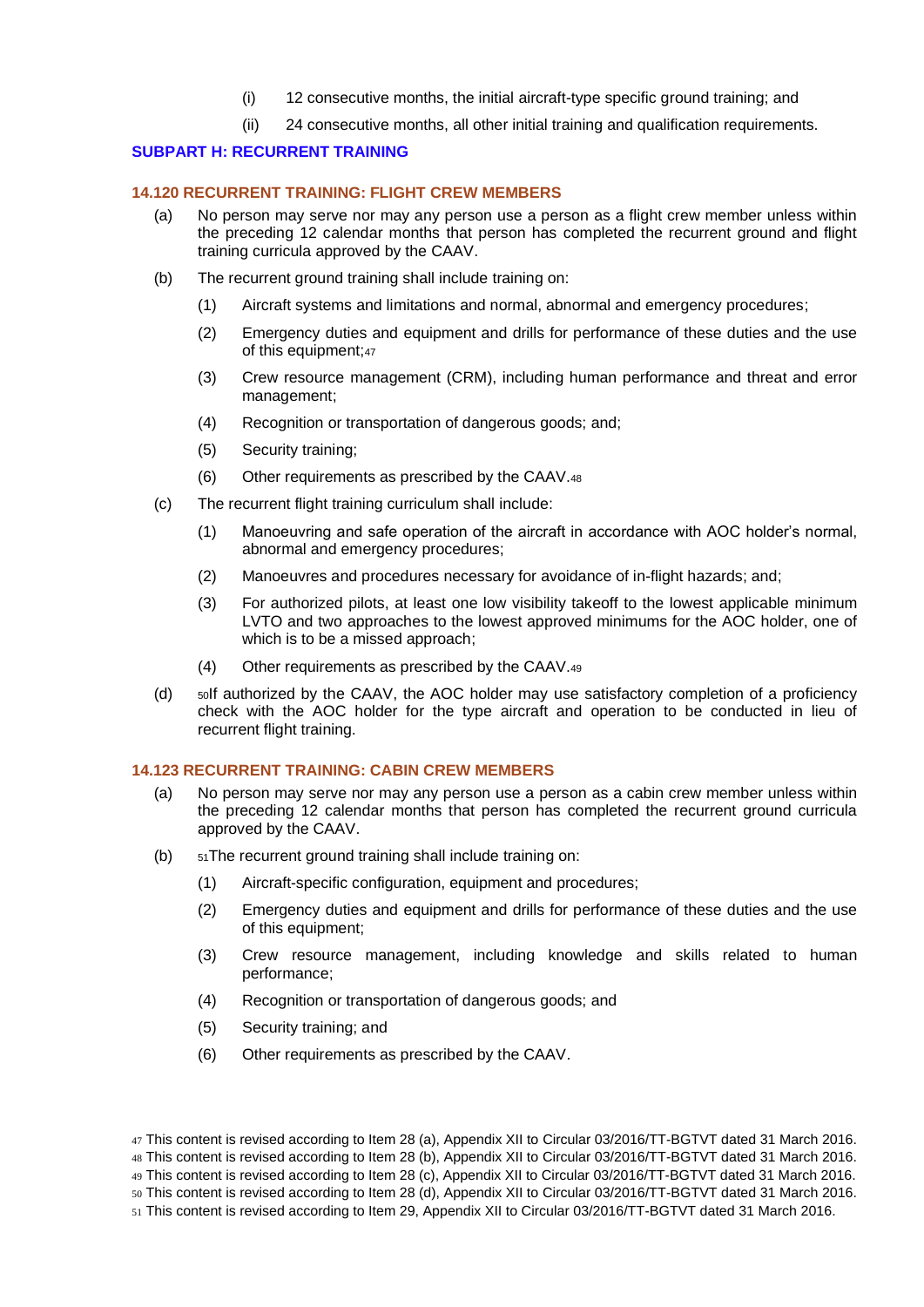# <span id="page-17-0"></span>**14.125 RECURRENT TRAINING: FLIGHT DISPATCHER<sup>52</sup>**

- (a) No person may serve nor may any person use a person as a flight dispatcher unless within the preceding 36 calendar months that person has completed the recurrent ground curricula approved by the CAAV.
- (b) A flight dispatcher shall have the following trainings within 12 calendar months:
	- (1) The use of all software and equipment required for the performance of dispatcher duties;
	- (2) Any revisions to the company operating policies and procedures, and
	- (3) Any new or revised operations approvals granted by the CAAV.
	- (4) Aircraft-specific flight preparation, including flight planning, loading, mass and balance, and performance;
	- (5) Weather, including seasonal effects on flight and radio reception
	- (6) Crew resource management, including knowledge and skills related to human performance; and
	- (7) Other requirements as prescribed by the CAAV.
- (c) A flight dispatcher shall have the following trainings within 24 calendar months:
	- (1) Cargo and dangerous goods operations procedures;
	- (2) Abnormal and emergency procedures (including incident and accident identification);
	- (3) Security training.
- (d) A flight dispatcher shall have the following trainings within 36 calendar months:
	- (1) Flight operations manuals;
	- (2) Onboard radio equipment;
	- (3) Introduction of Aviation;
	- (4) Navigation equipment;
	- (5) Seasonal abnormal meteorological conditions;
	- (6) Weather information resources;
	- (7) The effects of meteorological conditions on radio reception;
	- (8) Aviation laws and regulations;
	- (9) Air navigation and special navigation procedures;
	- (10) Special airports;
	- (11) Air traffic control;
	- (12) Aircraft systems, MEL and CDL;
	- (13) Flight monitoring;
	- (14) Communication;
	- (15) Fuel requirements;
	- (16) Anti ice and deicing procedures;
	- (17) EDTO.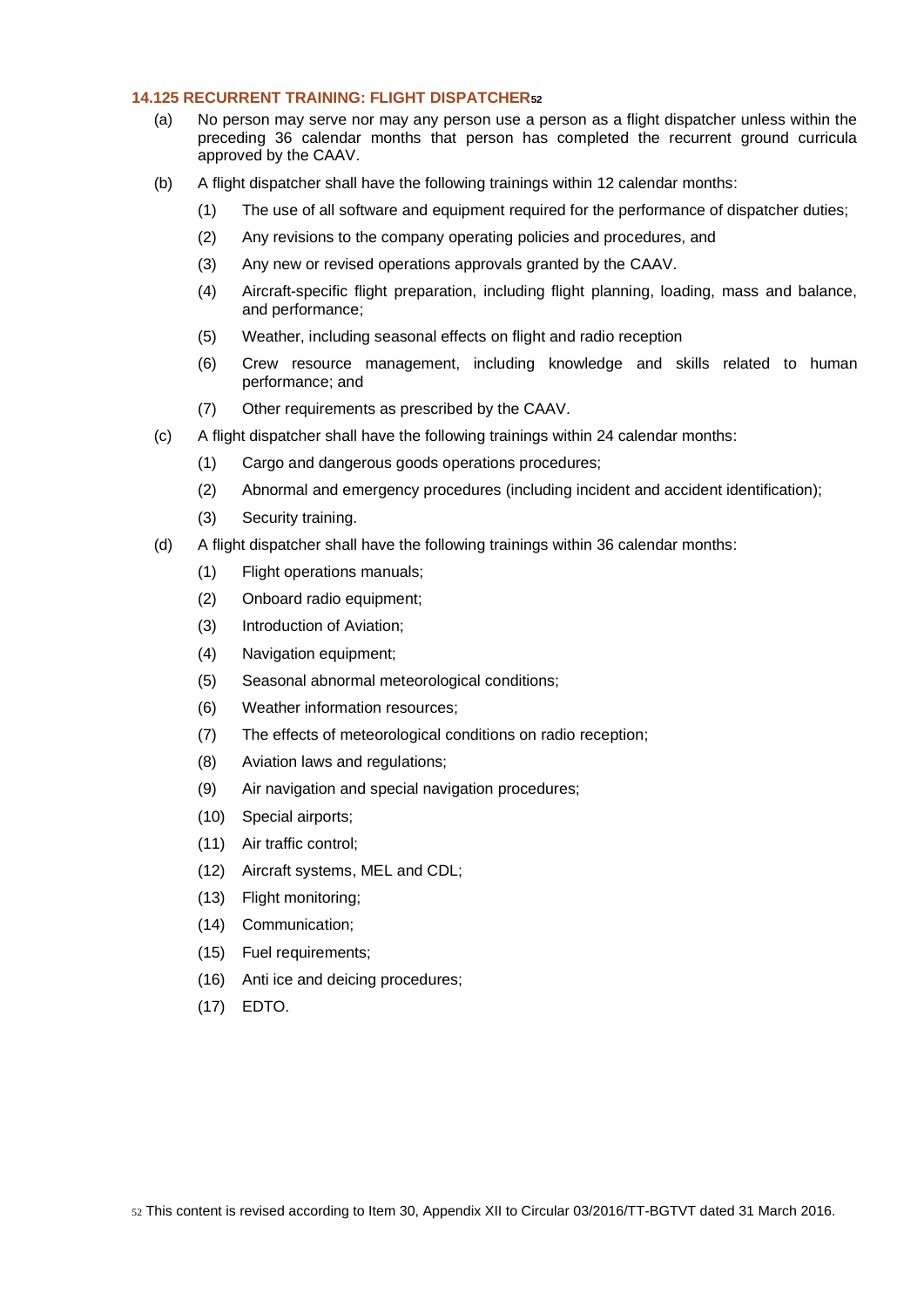# <span id="page-18-0"></span>**SUBPART I: INSTRUCTOR & CHECK AIRMAN QUALIFICATION<sup>53</sup>**

#### <span id="page-18-1"></span>**14.130 INSTRUCTOR TRAINING**

(a) No person may use and no person may serve as an instructor for an AOC holder unless he or she has completed the initial and recurrent instructor curricula approved by the CAAV for those functions for which they are to serve.

# <span id="page-18-2"></span>**14.133 INSTRUCTOR QUALIFICATIONS**

- (a) Flight Crew Training. No AOC holder may use a person nor may any person serve as a flight instructor in an established flight training programme unless, with respect to the aircraft type involved, that person:
	- (1) Holds the personnel licences and ratings required to serve as a PIC, a flight engineer, or a flight navigator, as applicable;
	- (2) Has satisfactorily completed the appropriate training phases for the aircraft, including recurrent training and differences training, that are required to serve as a PIC, flight engineer, or flight navigator, as applicable;
	- (3) Has satisfactorily completed the appropriate proficiency, competency and recency of experience checks that are required to serve as a PIC, flight engineer, or flight navigator, as applicable;
	- (4) Has satisfactorily completed the applicable initial or transitional training requirements and the CAAV- observed in-flight competency check; and
	- (5) Holds the appropriate medical certificate for service as a required crew member.
- (b) Flight Instructor–Flight Simulation Training. No person may serve nor may any AOC holder use a person as a flight instructor in a flight simulation training device, unless, since the beginning of the 12th calendar month before that service, that person has flown at least 5 flights as a required crew member for the type of aircraft involved or observed, on the flight deck, the conduct of 2 complete flights in the aircraft type to which the person is assigned.
- (c) Cabin Crew Training: No AOC holder may use a person nor may any person serve as an instructor in an established cabin crew training programme unless, with respect to the aircraft type or position involved, that person:
	- (1) Holds the qualification required to serve as a cabin crew member;
	- (2) Has satisfactorily completed the appropriate training phases for the aircraft and position involved, including recurrent training and differences training, that are required to serve as a cabin crew member;
	- (3) Has satisfactorily completed the appropriate competency and recency of experience checks that are required to service as a cabin crew member;
	- (4) Has satisfactorily completed the applicable initial or transitional training requirements and a competency check monitored by the CAAV.
- (d) Flight Dispatcher Training: No AOC holder may use a person nor may any person serve as an instructor in an established flight dispatcher training programme unless, with respect to the aircraft type and position involved, that person:
	- (1) Holds the licence required to serve as a flight dispatcher;
	- (2) Has satisfactorily completed the appropriate training phases for the aircraft or position involved, including recurrent training and differences training, that are required to serve as a flight dispatcher;
	- (3) Has satisfactorily completed the appropriate competency and recency of experience checks that are required to serve as a flight dispatcher; and
	- (4) Has satisfactorily completed the applicable initial or transitional training requirements and a competency check monitored by the CAAV.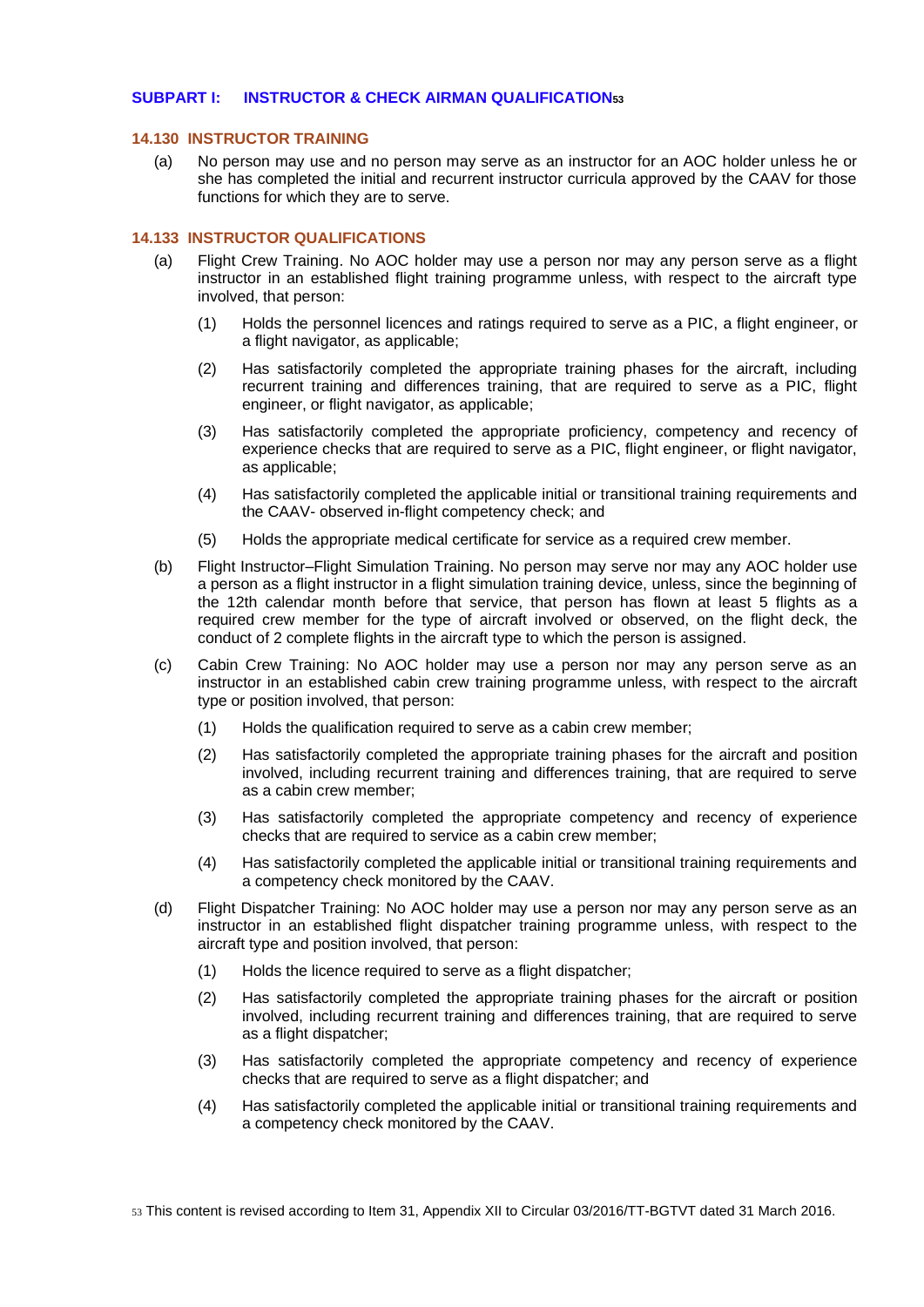# <span id="page-19-0"></span>**14.135 PERSONNEL APPROVED TO CONDUCT CHECKS**

- (a) The CAAV may approve the following AOC holder personnel to conduct checks when such personnel meet the requirements for the authorised responsibilities—
	- (1) Check pilot (or Designated Pilot Examiner)
	- (2) Check flight engineer (Designated Flight Engineer Examiner).
	- (3) Check flight navigator.
	- (4) Check cabin crew member; and.
	- (5) Check flight dispatcher (Designated Flight Dispatcher Examiner).
- (b) The authorized duties of check personnel are, subject to the limitations specified in their designation authorization to:\
	- (1) Conduct initial and recurrent proficiency checks for flight crew and competency checks for cabin crew and flight dispatchers,
	- (2) Certify as satisfactory, the knowledge and proficiency of the flight crew, and the knowledge and competency of the cabin crew and flight dispatchers; and
	- (3) For all check personnel, supervise line flying experience.
- (c) No person may serve nor may any AOC holder use a person as a check personnel under the AOC holder's crew member checking and standardisation programme approved under Part 12 unless that person has:
	- (1) Been identified by name and function and approved in writing by the CAAV; and
	- (2) Successfully completed the AOC holders curricula approved by the CAAV for those functions for which he or she is to serve.
- (d) Once approved, no person may serve nor may any AOC holder use a person as a check personnel for any flight crew, cabin crew or flight dispatcher checks unless that person has demonstrated the ability to satisfactorily conduct the check for which he or she is approved initially and at least once every 24 calender months thereafter.

#### <span id="page-19-1"></span>**14.137 CHECK AIRMAN TRAINING**

(a) No person may use and no person may serve as a check person for an AOC holder unless he or she has completed the initial and recurrent check person training curricula approved by the CAAV for those functions for which they are to serve.

#### <span id="page-19-2"></span>**14.140 CHECK PERSON QUALIFICATIONS**

- (a) Check person for flight crew. No AOC holder may use a person, nor may any person serve as a check person in an established flight crew training programme unless, with respect to the aircraft type involved, that person:
	- (1) Holds the personnel licences and ratings required to serve as a PIC, a flight engineer, or a flight navigator, as applicable;
	- (2) Has satisfactorily completed the appropriate training phases for the aircraft, including recurrent training and differences training, that are required to serve as a PIC, flight engineer, or flight navigator, as applicable;
	- (3) Has satisfactorily completed the appropriate proficiency, competency and recency of experience checks that are required to serve as a PIC, flight engineer, or flight navigator, as applicable;
	- (4) Has satisfactorily completed the applicable initial or transitional training requirements and the CAAV- observed in-flight competency check for check personnel duties;
	- (5) Holds the appropriate medical certificate if serving as a required flight crew member; and
	- (6) Has been approved by the CAAV for the check person duties involved.
- (b) Check Person–Simulator: Additional requirements. No person may serve nor may any AOC holder use a person as a check personnel in a flight simulation training device, unless, since the beginning of the 12th calendar month before that service, that person has: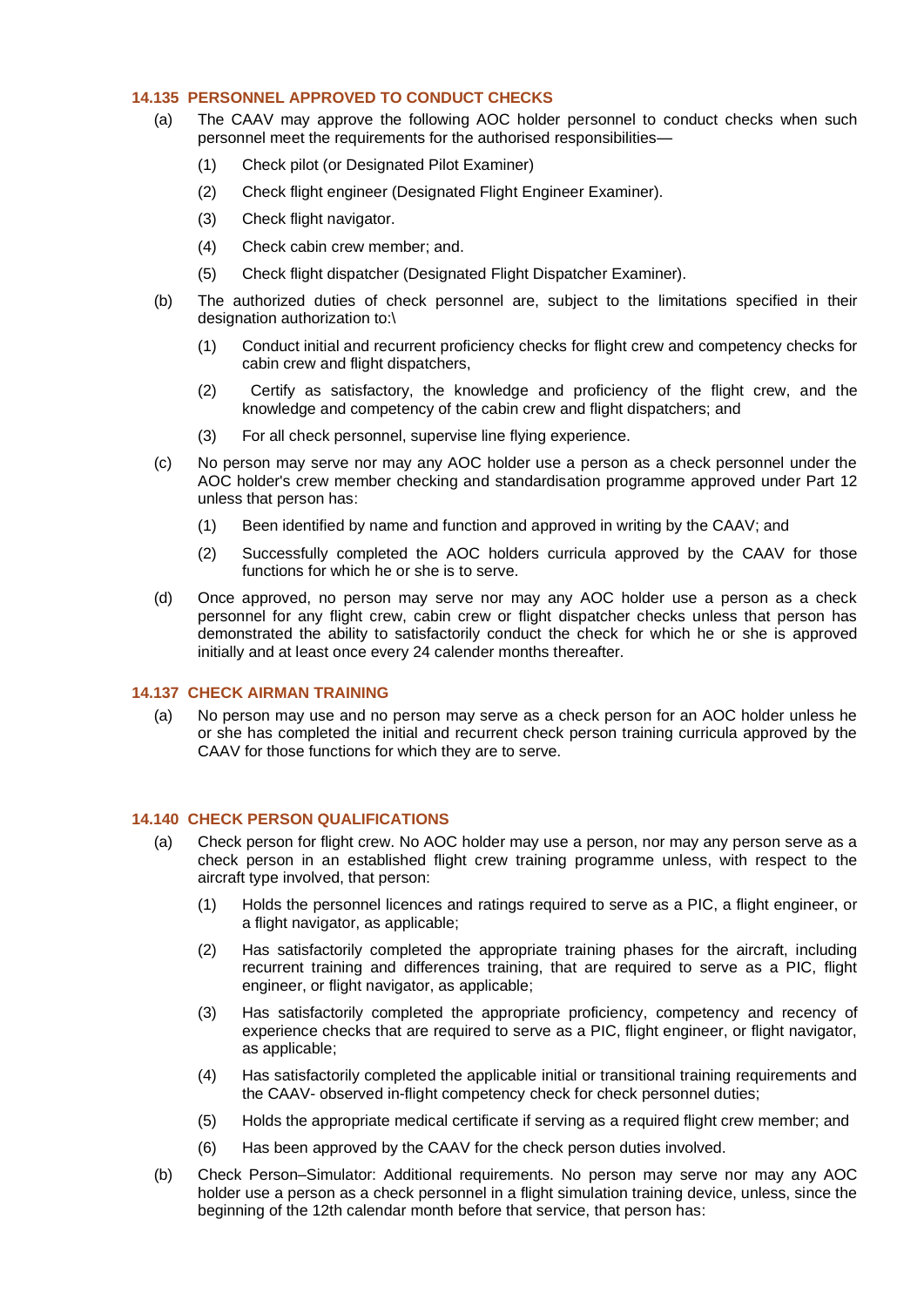- (1) Flown at least 5 flights as a required crew member for the type of aircraft involved; or
- (2) Observed, on the flight deck, the conduct of 2 complete flights in the aircraft type to which the person is assigned.
- (c) Check Person for Cabin Crew. No AOC holder may use a person, nor may any person serve as a check cabin crew member in an established cabin crew training programme unless, with respect to the aircraft type or position involved, that person:
	- (1) Holds the qualifications required to serve as a cabin crew member;
	- (2) Has satisfactorily completed the appropriate training phases for the aircraft and or position, including recurrent training and differences training, that are required to serve as a cabin crew member;
	- (3) Has satisfactorily completed the appropriate competency and recency of experience checks that are required to serve as a cabin crew member;
	- (4) Has satisfactorily completed the applicable initial or transitional training requirements and the CAAV- observed competency check for the check personnel duties; and
	- (5) Has been approved by the CAAV for the check cabin crew member duties involved.
- (d) Check Person for Flight Dispatchers. No AOC holder may use a person, nor may any person serve as a check flight dispatcher in an established flight dispatcher training programme unless, with respect to the aircraft type or position involved, that person-
	- (1) Holds the licence required to serve as a flight dispatcher;
	- (2) Has satisfactorily completed the appropriate training phases for the aircraft and or position, including recurrent training and differences training, that are required to serve as a flight dispatcher;
	- (3) Has satisfactorily completed the appropriate competency and recency of experience checks that are required to serve as a flight dispatcher;
	- (4) Has satisfactorily completed the applicable initial or transitional training requirements and the CAAV- observed competency check for the check flight dispatcher duties involved.
	- (5) Has been approved by the CAAV for the check flight dispatcher duties involved.

# <span id="page-20-0"></span>**14.143 CHECK PERSON DESIGNATION**

(a) No person may serve nor may any AOC holder use a person as a check person under Section 14.135 for any check unless that person has been designated by name and approved function by the CAAV within the preceding 12 calendar months.

# <span id="page-20-1"></span>**SUBPART J: ADMINISTRATIVE REQUIREMENTS**

#### <span id="page-20-2"></span>**14.150 TRAINING FACILITIES**

- (a) The AOC holder shall included the specifics of the ground and flight training facilities in the Training programme.
- (b) No AOC holder may use ground training facilities that are not acceptable to the CAAV.

### <span id="page-20-3"></span>**14.153 CONTRACT TRAINING**

- (a) The AOC holder shall include the specifics in the Training programme.
- (b) The AOC holder shall not use the training program contradicts to applicable regulations of CAAV.
- (c) <sup>54</sup>The contract training arrangements shall include:
	- (1) The official company names;
	- (2) The specific training program/curriculum of the AOC holder that will be administered;
	- (3) Specific facilities, equipment and simulation that will be used during the training; and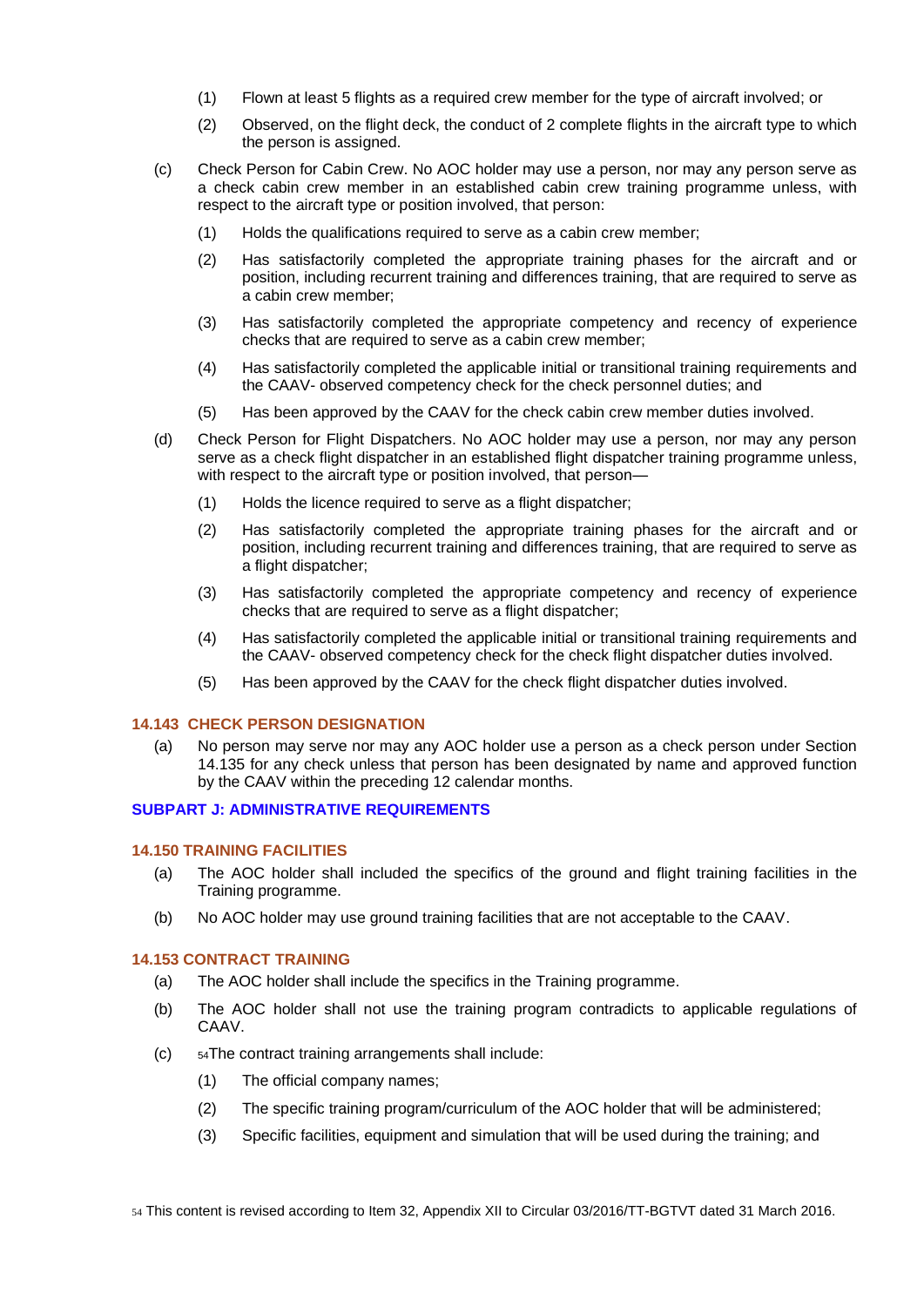(4) The requirement that the service provider will use the flight safety document system of the AOC holder for that training.

### <span id="page-21-0"></span>**14.155 SIMULATION TRAINING DEVICE APPROVAL REQUIRED<sup>55</sup>**

- (a) No AOC holder may use a simulation training device for training or checking unless that equipment has been specifically approved for the AOC holder in writing by the CAAV.
- (b) No AOC holder may use a simulation training device for any purpose other than that specified in the CAAV approval.

### <span id="page-21-1"></span>**14.157 TERMINATION OF LINE CHECK**

(a) If it is necessary to terminate a check for any reason, the AOC holder may not use the crew member or flight dispatcher in commercial air transport operations until the completion of a satisfactory recheck.

# <span id="page-21-2"></span>**14.160 RECORDING OF CREW MEMBER QUALIFICATIONS**

- (a) The AOC holder shall record in its records maintained for each crew member and flight dispatcher, the completion of each of the qualifications required by this Part.
- (b) The crew member may complete any curricula required by this Part concurrently or intermixed with other required curricula, but completion of each of these curricula shall be recorded separately.

# <span id="page-21-3"></span>**14.163 MONITORING OF TRAINING AND CHECKING ACTIVITIES**

- (a) To enable adequate supervision of its training and checking activities, the AOC holder shall forward to the CAAV at least 24 hours prior to the scheduled activity the dates, report times and report location of all:
	- (1) Reffer to the training for which a curriculum is approved in the AOC holder's training programme; and;
	- (2) All proficiency, competence and route checks.
- (b) Failure to provide the information required by paragraph (a) the CAAV may invalidate the training or check and the CAAV may require that it be repeated for observation purposes.

### <span id="page-21-4"></span>**14.165 ELIGIBILITY PERIOD**

- (a) Crew members who are required to take a test or a proficiency, competency or route check or recurrent training to maintain qualification for commercial air transport operations may complete those requirements at any time during the eligibility period.
- (b) The eligibility period is defined as the 3 calendar month prior to expiration.
- (c) Completion of the requirement at any time during the period shall be considered as completed in the month-due for calculation of the next due date.

### <span id="page-21-5"></span>**14.167 REDUCTIONS IN REQUIREMENTS**

- (a) The CAAV may authorise reductions in, or waive, certain portions of the training requirements of this subpart, taking into account the previous experience of the crew members.
- (b) An AOC holder's request for reduction or waiver shall be made to the CAAV in writing and outline the basis under which the request is made.
- (c) If the request was for a specific crew member, the correspondence from the CAAV authorising the reduction and the basis for it shall be filed in the record the AOC holder maintains for that crew member.
- (d) With the approval of the CAAV, correspondence courses or written examinations may be used to reduce the amount of classroom time for ground training subjects.
- (e) A person who progresses successfully through flight training, is recommended by their instructor or a check airman, and successfully completes the appropriate flight check, or is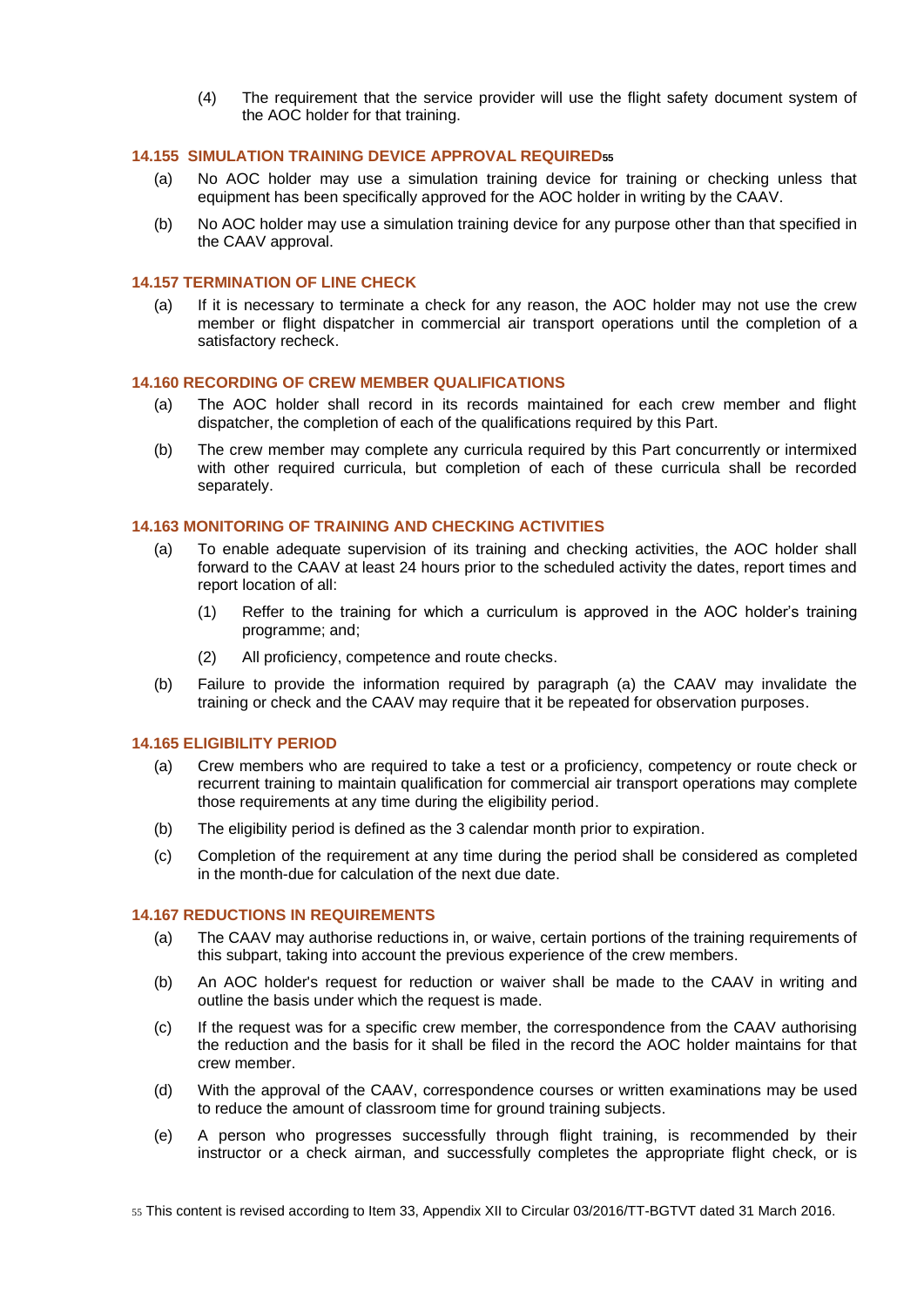permitted by the CAAV, to complete a course in less than programmed time, need not complete the programmed hours of flight training for the particular type aircraft.

# <span id="page-22-0"></span>**<sup>56</sup>14.169 REGULATION ON MANAGEMENT OF HIGH QUALIFIED AVIATION EMPLOYEE**

- (a) Air operator, aircraft maintenance organization and high qualified aviation personnel shall comply with the following provisions:
	- (1) Air operator, aircraft maintenance organization and high qualified aviation personnel must have labor contracts or labor sub-contracts (hereinafter referred collectively to as labor contracts) in conformity with the provisions of the law on labor and the provisions of this Circular;
	- (2) Air operator and aircraft maintenance organization shall have a policy on expense and compensation for training; accumulative flight hour expenses; the cost of breaking the time commitment after the training when unilaterally terminate the labor contract ahead of time to serve as a basis for the signing of training contracts and labor contracts with high qualified aviation employee.
	- (3) The labor contract between the air operator and the high qualified aviation employee consists of two (02) original copies, one copy (01 copy) for the air operator, one copy (01 copy) for the high qualified aviation employee. Within seven (7) working days from the date of signing the labor contract, the air operator shall send a list of high qualified aviation employee together with a copy of the signed labor contract to CAAV for monitoring and management. In cases where the list of high qualified aviation employee has changed, within seven (07) working days from the date of signing the labor contract, the air operator shall have to report to CAAV for update.
- (b) Termination of labor contract
	- (1) High qualified aviation employee shall be entitled to unilaterally terminate the labor contract ahead of time but must notify in writing to the air operator or aircraft maintenance organization at least 120 days before the scheduled date to terminate the contract so that the aircraft operator shall plan to maintain the operation of assuring the operation of the aircraft in accordance with the approved flight plan;
	- (2) When 120 days prescribed in (b) (1) ends in June and July of the year, the labor contract shall last until the end of July of that year. When it ends in January or February of the year, the term of the labor contract shall last until the end of February of that year;
	- (3) High qualified aviation employee who, when terminating their labor contracts ahead of the commitment time, shall have to fulfill their obligations under training contracts, labor contracts and relevant agreements;
	- (4) The air operator and the aircraft maintenance organization shall have to terminate the labor contract when the parties fulfill their obligations under the training contract, the labor contract and relevant agreements.
- (c) High qualified aviation employee may convert to other air operators and aircraft maintenance organizations according to law provisions when satisfying the following requirements:
	- (1) Having terminated the labor contract and fulfilling all obligations (if any) for the current air operator or the current aircraft maintenance organization according to regulations;
	- (2) Having a labor contract with the new air operator or a new aircraft maintenance organization.

# <span id="page-22-1"></span>**APPENDICES**

# <span id="page-22-2"></span>**APPENDIX 1 TO 14.033: PAIRING OF LOW EXPERIENCE FLIGHT CREW MEMBERS IN COMMERCIAL TRANSPORT<sup>57</sup>**

(a) Situations designated as critical by the CAAV at special aerodromes designated by the Authority or at special aerodromes designated by the AOC holder include:

57 This content is revised according to Item 34, Appendix XII to Circular 03/2016/TT-BGTVT dated 31 March 2016.

<sup>56</sup> This content is added according to Item 3, Appendix X to Circular 21/2017/TT-BGTVT dated 30 June 2017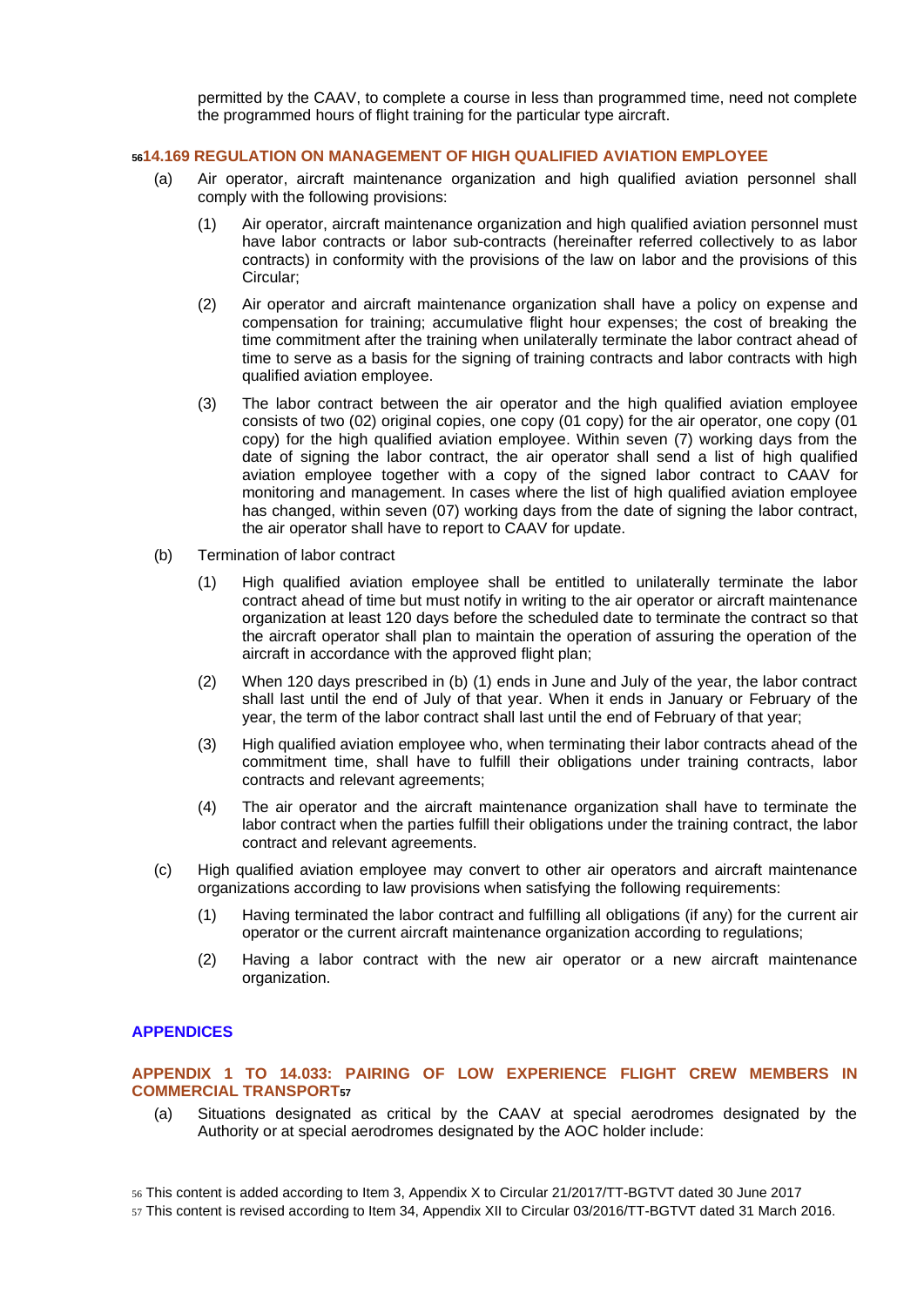- (1) The prevailing visibility value in the latest weather report for the aerodrome is at or below 3/4 mile;
- (2) The runway visual range for the runway to be used is at or below 4,000 feet;
- (3) The runway to be used has water, snow, slush or similar conditions that may adversely affect aeroplane performance;
- (4) The braking action on the runway to be used is reported to be less than "good";
- (5) The crosswind component for the runway to be used is in excess of 15 knots;
- (6) Windshear is reported in the vicinity of the aerodrome; or;
- (7) Any other condition in which the PIC determines it to be prudent to exercise the PIC's prerogative.
- (b) Circumstances which would be routinely be considered for deviation from the required minimum line operating flight time include:
	- (1) A newly certified AOC holder does not employ any pilots who meet the minimum flight time requirements;
	- (2) An AOC holder adds to its fleet a type aeroplane in its operations; or;
	- (3) An AOC holder establishes a new domicile to which it assigns pilots who will be required to become qualified on the aeroplanes operated from that domicile.

### <span id="page-23-0"></span>**<sup>58</sup>APPENDIX 1 TO 14.042: FATIGUE TRAINING PROGRAM**

The fatigue training program must include the following contents:

- (a) applicable regulatory requirements for flight, duty and rest;
- (b) the basics of fatigue including sleep fundamentals and the effects of disturbing the circadian rhythms;
- (c) the causes of fatigue, including medical conditions that may lead to fatigue;
- (d) the effect of fatigue on performance;
- (e) fatigue countermeasures;
- (f) the influence of lifestyle, including nutrition, exercise, and family life, on fatigue;
- (g) familiarity with sleep disorders and their possible treatments;
- (h) where applicable, the effects of long range operations and heavy short range schedules on individuals;
- (i) the effect of operating through and within multiple time zones; and
- (j) the crew member responsibility for ensuring adequate rest and fitness for flight duty.

# <span id="page-23-1"></span>**APPENDIX 1 TO 14.080: AIRCRAFT & INSTRUMENT PROFICIENCY CHECK: PILOT<sup>59</sup>**

- (a) Satisfactory completion of a PIC proficiency check following completion of an approved Part 14 training program for the particular type aircraft, satisfies the requirement for an aircraft type rating practical test if:
	- (1) That proficiency check includes all manoeuvres and procedures required for a type rating practical test.; and
	- (2) Proficiency checks are be conducted by an Designated Representative of the CAAV.
- (b) Aircraft and instrument proficiency checks for PIC and co-pilot must include the following operations and procedures listed in Appendix 2 to 14.080. As noted, examiners may waive certain events on the flight test based on an assessment of the pilot's demonstrated level of performance.
- (c) The oral and flight test phases of a proficiency check should not be conducted simultaneously.

59 This content is revised according to Item 35, Appendix XII to Circular 03/2016/TT-BGTVT dated 31 March 2016.

<sup>58</sup> This content is revised according to Item 4, Appendix X to Circular 21/2017/TT-BGTVT dated 30 June 2017